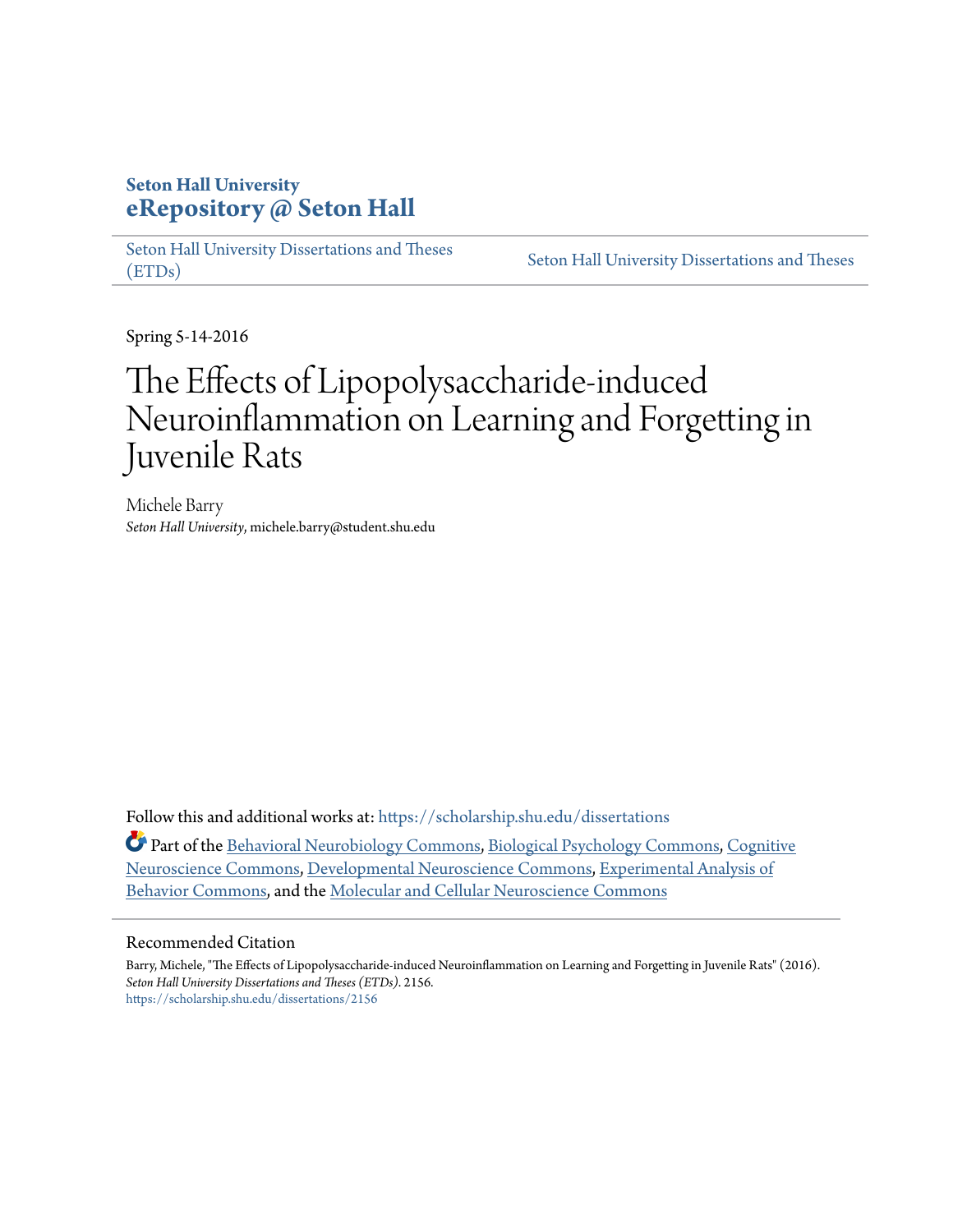The Effects of Lipopolysaccharide-induced Neuroinflammation on Learning and Forgetting in Juvenile Rats.

by

Michele Barry

A Thesis Submitted In Partial Fulfillment of the Requirements for the

Master of Science in Experimental Psychology with a Concentration in Behavioral Neuroscience

In

The Department of Psychology Seton Hall University April, 2016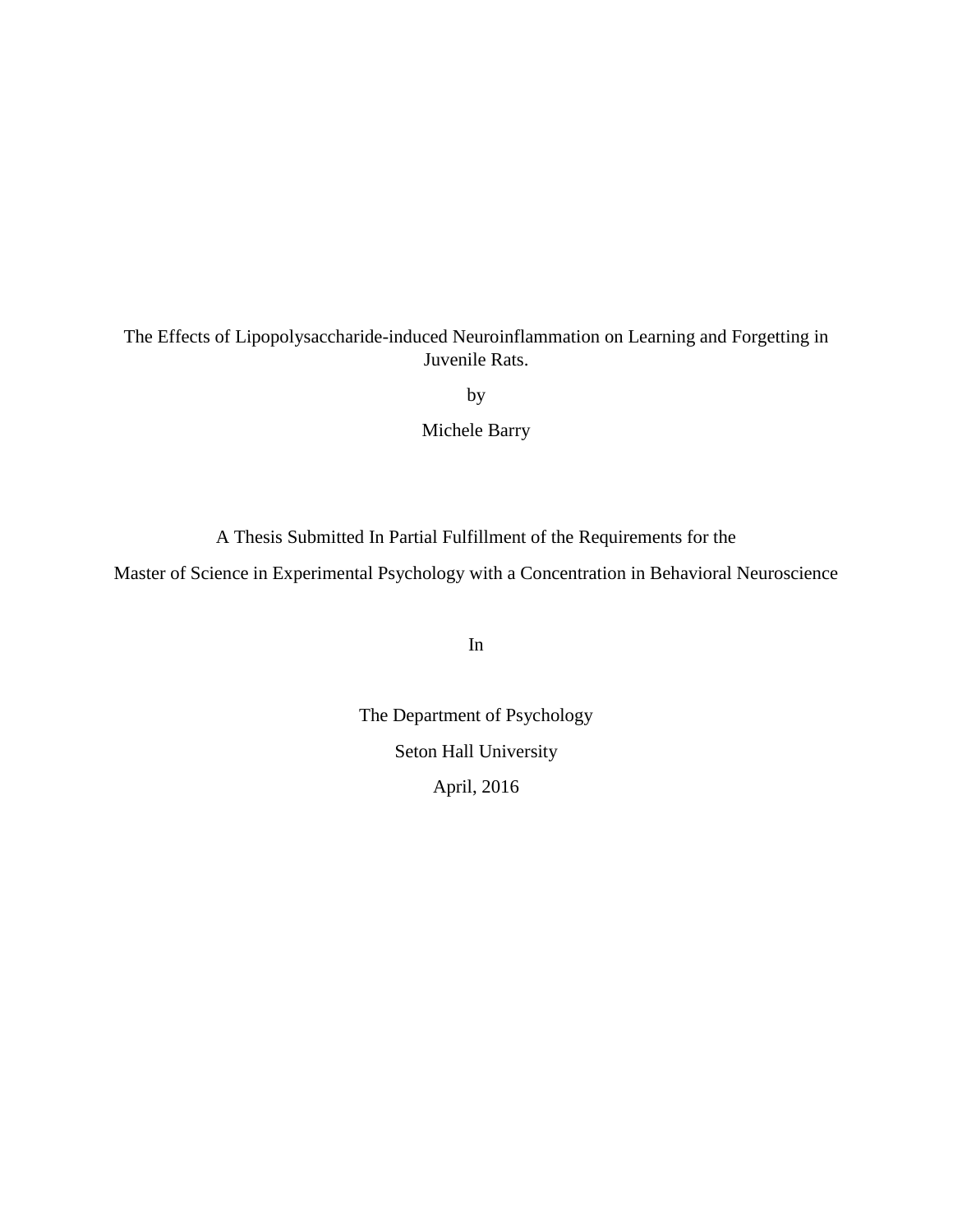© 2016 (Michele Barry)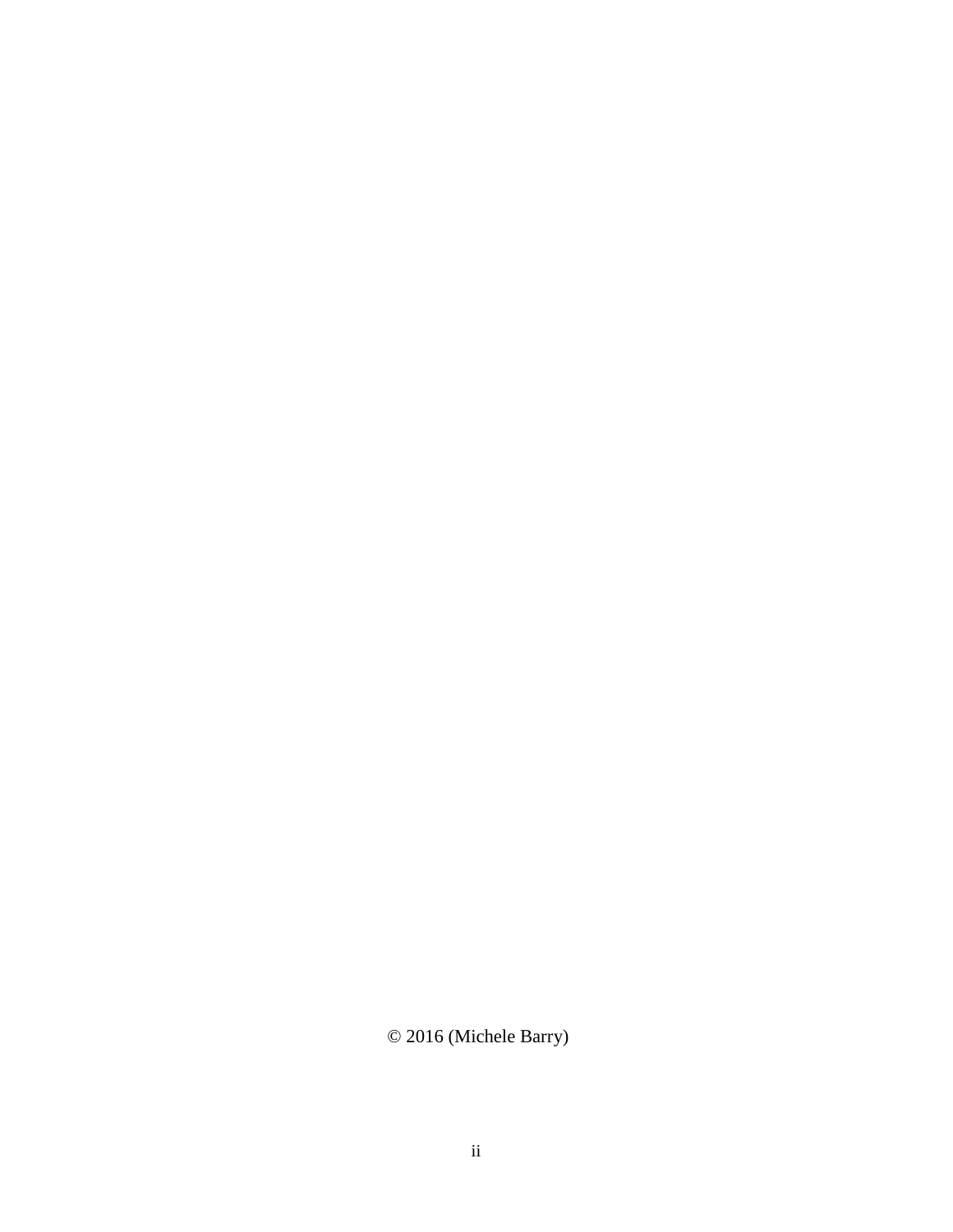### SETON HALL UNIVERSITY College of Arts & Sciences

#### APPROVAL FOR SUCCESSFUL DEFENSE

<span id="page-3-0"></span>Masters Candidate, Michele Barry, has successfully defended and made the required modifications to the text of the master's thesis for the M.S. during this Spring Semester 2016.

#### THESIS COMMITTEE

Mentor: Dr. Michael Vigorito: 'ic reu Committee Member: Dr. Amy Joh: my S Hunter Committee Member: Dr. Amy Hunter: $\_$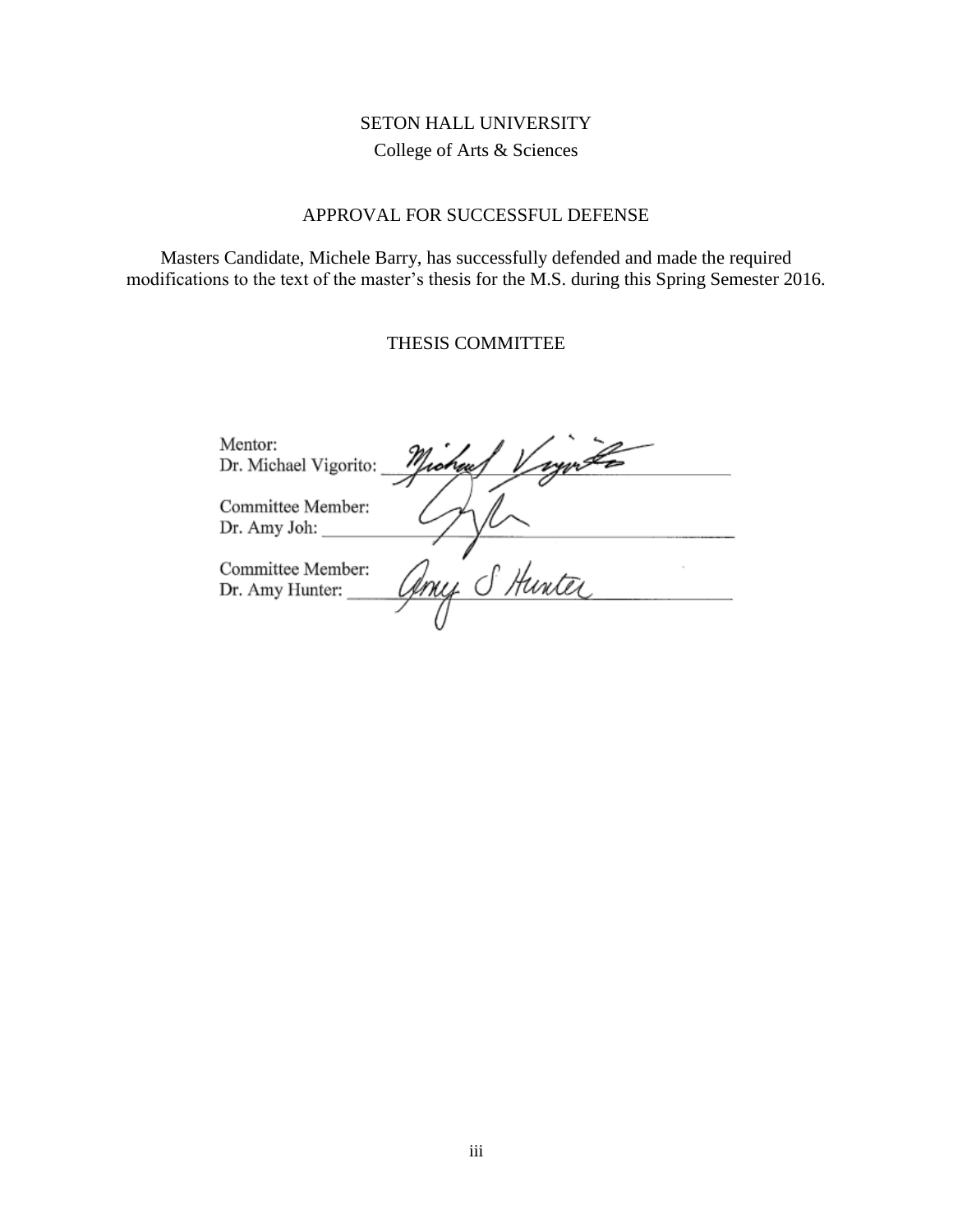#### Acknowledgments

<span id="page-4-0"></span>I would like to express my sincere thanks to my advisor, Dr. Michael Vigorito, for his wisdom and guidance. His support has given me the opportunity to complete research in an area of great interest to me, and has provided me with much knowledge and direction. In addition I would like to thank Dr. Amy Hunter and Dr. Amy Joh for serving on my committee and for providing their time and valuable insight. I am very thankful toward these three individuals for their assistance and continued support during my time at Seton Hall.

In addition I would like to thank the various lab members over the past two years who have both directly and indirectly helped make this thesis possible. As a first year coming into the lab I learned a great deal from assisting with data collections, gaining knowledge that I could then use for my research. Thank you to Andrew Dieterich for assisting me with ANY-maze, and to all of the lab members for their daily support.

A special thank you should be given to all of my family and friends who have supported me along the way. Thank you to Dina Mattern for your friendship and endless support, I couldn't have asked for a better roommate to share this journey with. Lastly, I would like to thank my parents for unconditionally encouraging and inspiring me, without your love and moral support through the years this would never have been possible.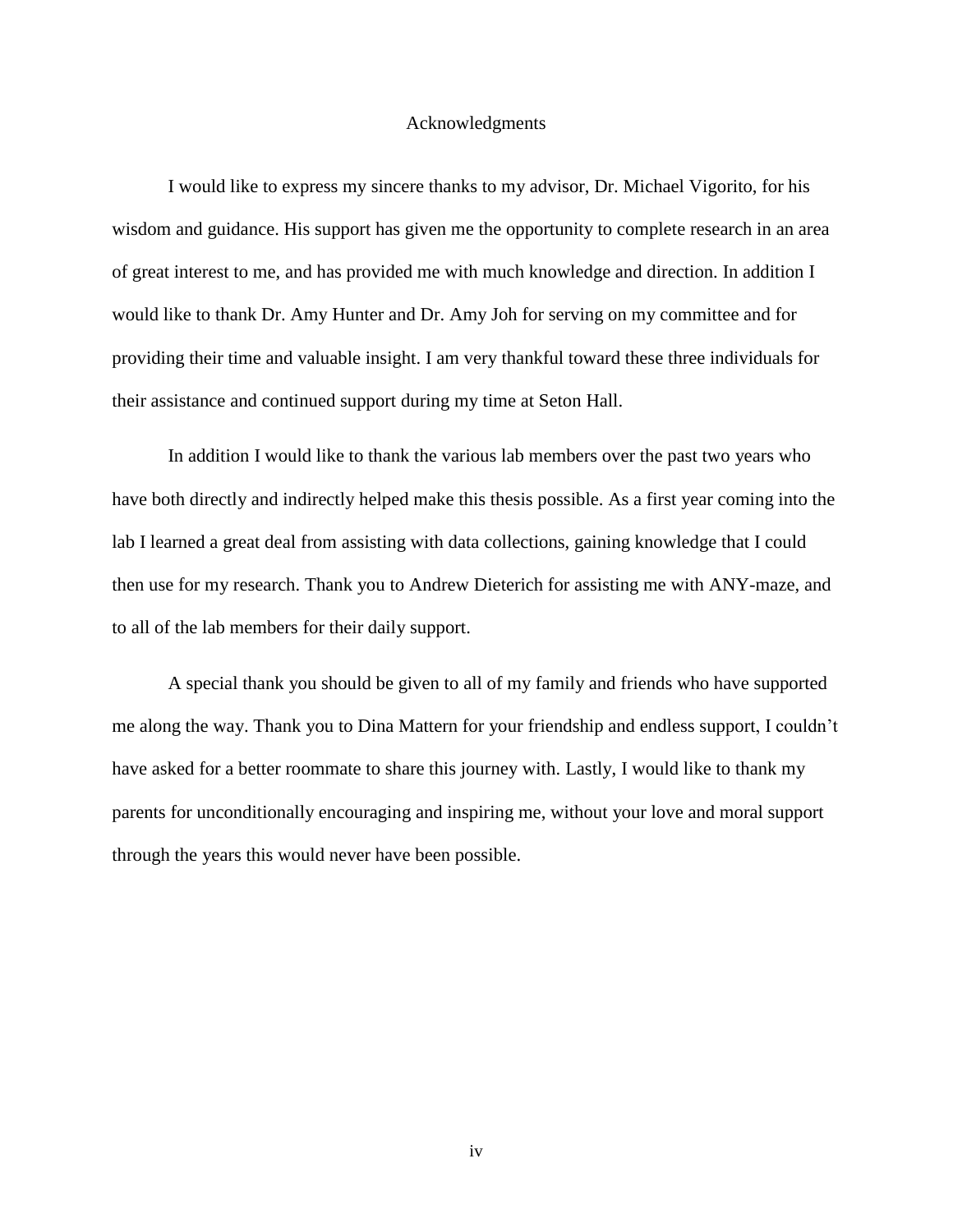### **Table of Contents**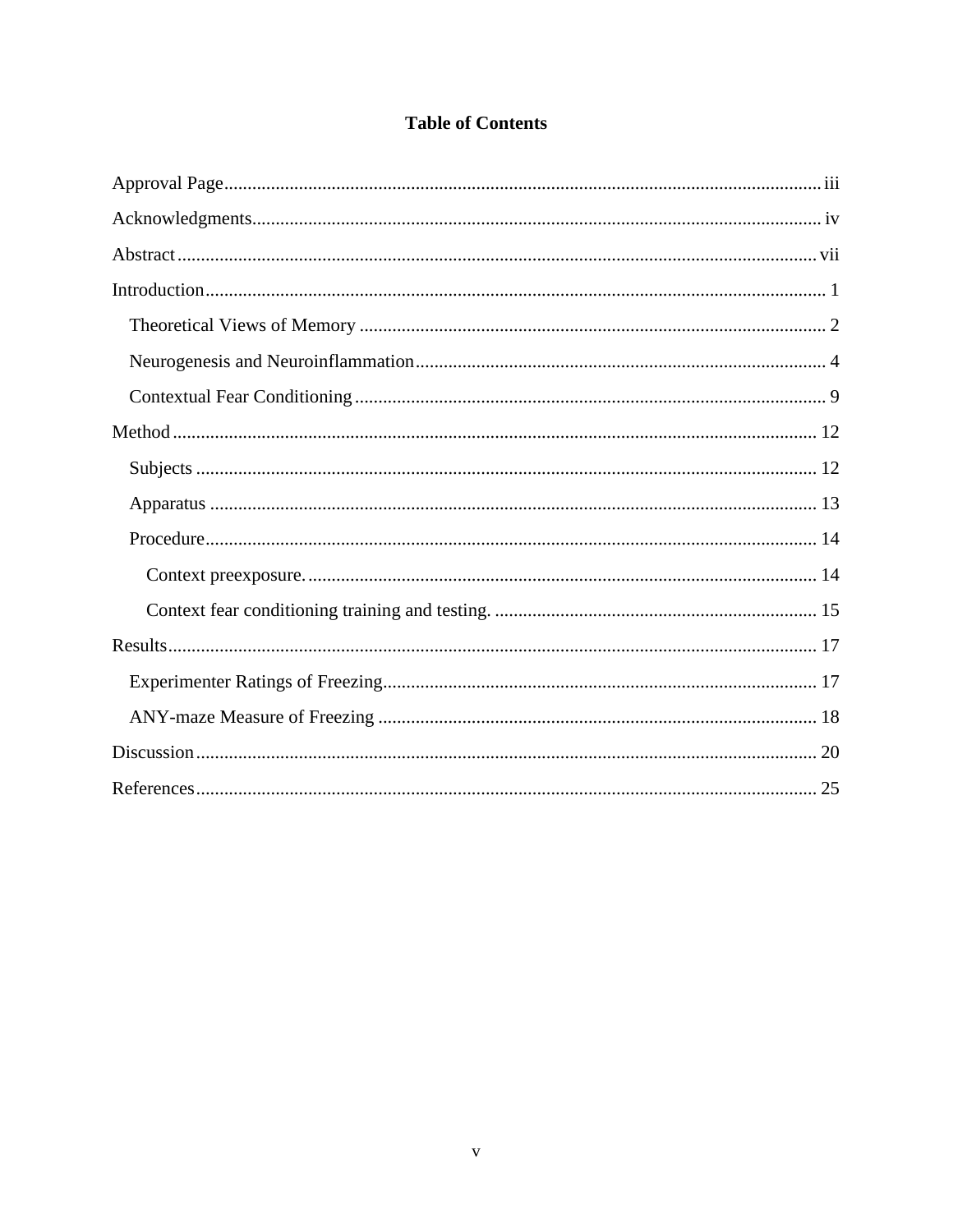# **List of Figures**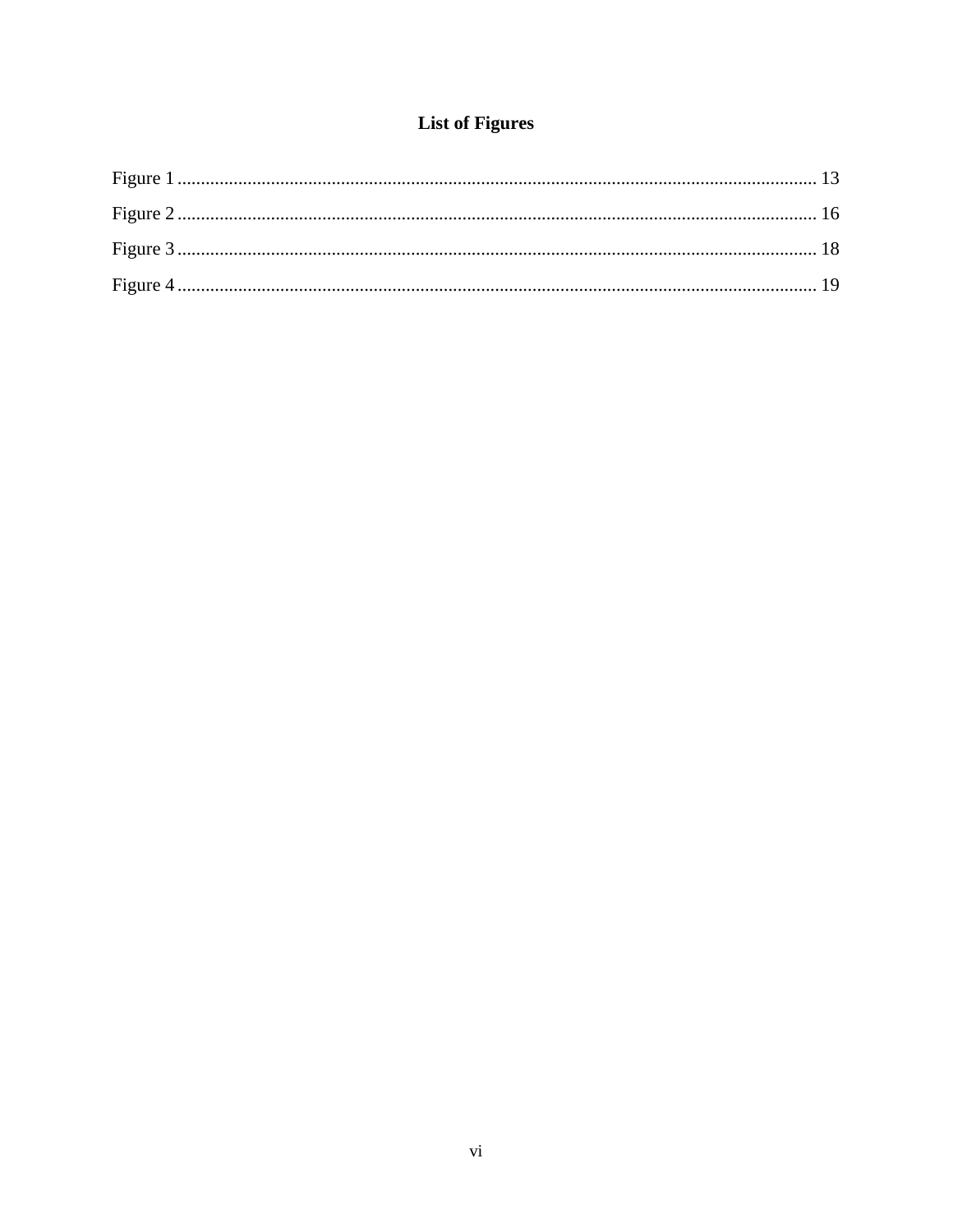#### **Abstract**

<span id="page-7-0"></span>The inability to remember events experienced very early in life is referred to as Infantile Amnesia (IA) and has been observed in both humans and animals. Over the years interest in the phenomenon waned, but has recently increased with the discovery of new neurobiological methods to study brain function (e.g., Callaghan, Li & Richardson, 2014). The neurobiological mechanism behind IA has yet to be determined, but several innovative theories have been developed with these new research methods. The neurogenesis hypothesis theorizes that increased neurogenesis during early development disrupts previously established memories. The hippocampus, an area that mediates both the memory of a fearful experience and the memory of a context is an area that undergoes neurogenesis lifelong but especially early in development. The increased amount of neurogenesis in the hippocampus early in life may disrupt the memory of fearful contexts in young rats. The current study examined the effect of lipopolysaccharide (LPS), on the memory for a context paired with foot shock in developing rats using the *context preexposure facilitation effect* (CPFE) procedure. LPS is an endotoxin that activates the immune system and reduces neurogenesis in the process. Rats exposed to a context at 24 days of age and shocked, after a 22 day retention interval showed less freezing the next day than those tested after a 2 day retention interval, suggesting they forgot the context cues over time, a trait suggestive of IA. Rats injected with LPS showed significantly lower rates of freezing compared to saline-treated rats at both retention intervals, thus showing overall poorer performance rather than reduced forgetting at the longer retention interval. The results from the current study fail to support the neurogenesis hypothesis. Implications of using LPS for a test of the neurogenesis hypothesis are discussed.

*Keywords:* neurogenesis hypothesis, lipopolysaccharide, memory, infantile amnesia, CPFE

vii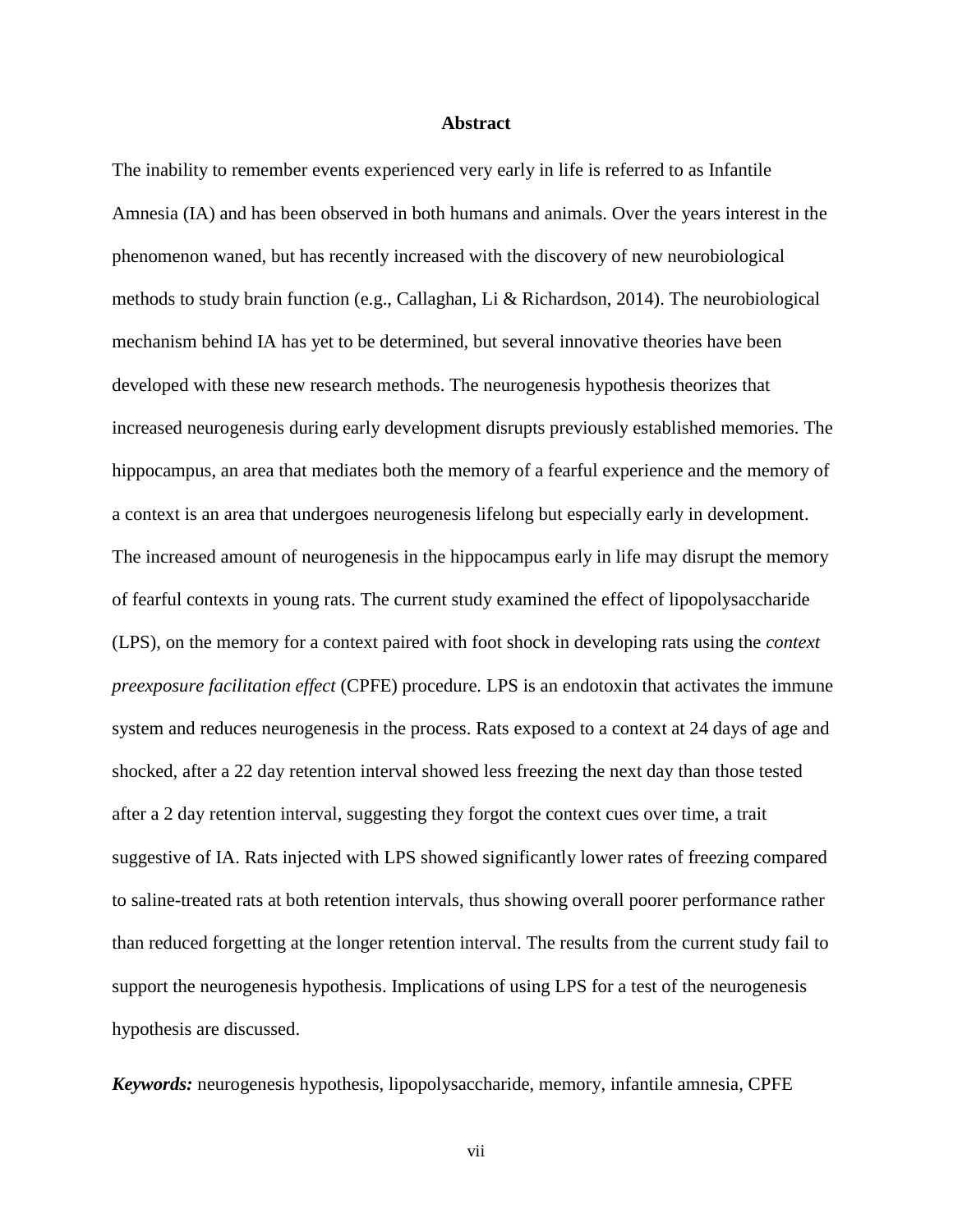# <span id="page-8-0"></span>**The Effects of Lipopolysaccharide-induced Neuroinflammation on Learning and Forgetting in Juvenile Rats**

Infantile Amnesia (IA) is a term used to describe the lack of memories retained from the first few years of life in humans and the faster rate of forgetting seen in young humans and animals (Howe, 2011) even when the initial learning has been equated in the younger and older subjects (Campbell & Spear, 1972). Today researchers believe that IA persists until about 3 or 4 years of age (MacDonald, Uesiliana, & Hayne, 2000; Mullen, 1994; Usher & Neisser, 1993) and memories from before this age are not typically recalled in later childhood and adulthood. As we age, the age of our earliest memory increases. Generally adults cannot remember events before the average age of 3.5 whereas children have been shown to be able to remember events from age 2-3 over an extended period of time (Peterson & Parsons, 2005; Peterson & Whalen, 2001). A key component of IA that differentiates it from other forms of loss of memory is that forgetting during this period is higher compared to when the organism has matured past this period, over the same retention interval (Spear, 1979). Researchers have also highlighted that IA isn't a deficit in the ability of young subjects to learn. It has been argued that the initial period of infancy is actually "a period of exuberant learning" (p. 2), where associations are learned at a rapid pace (Rovee-Collier & Giles, 2010).

Early animal research demonstrated differences in memory retrieval in rats at various ages. Numerous studies (Campbell & Campbell, 1962; Campbell, Jaynes & Misanin, 1968; Campbell, Misanin, White & Lytle, 1974) trained rats of all ages on various learning tasks (e.g., fear condition, light/dark discrimination), and tested their performance on the task at different retention intervals. They found that rats were able to accurately complete the task during training, and showed good retention after a short interval. But a disparity was seen in longer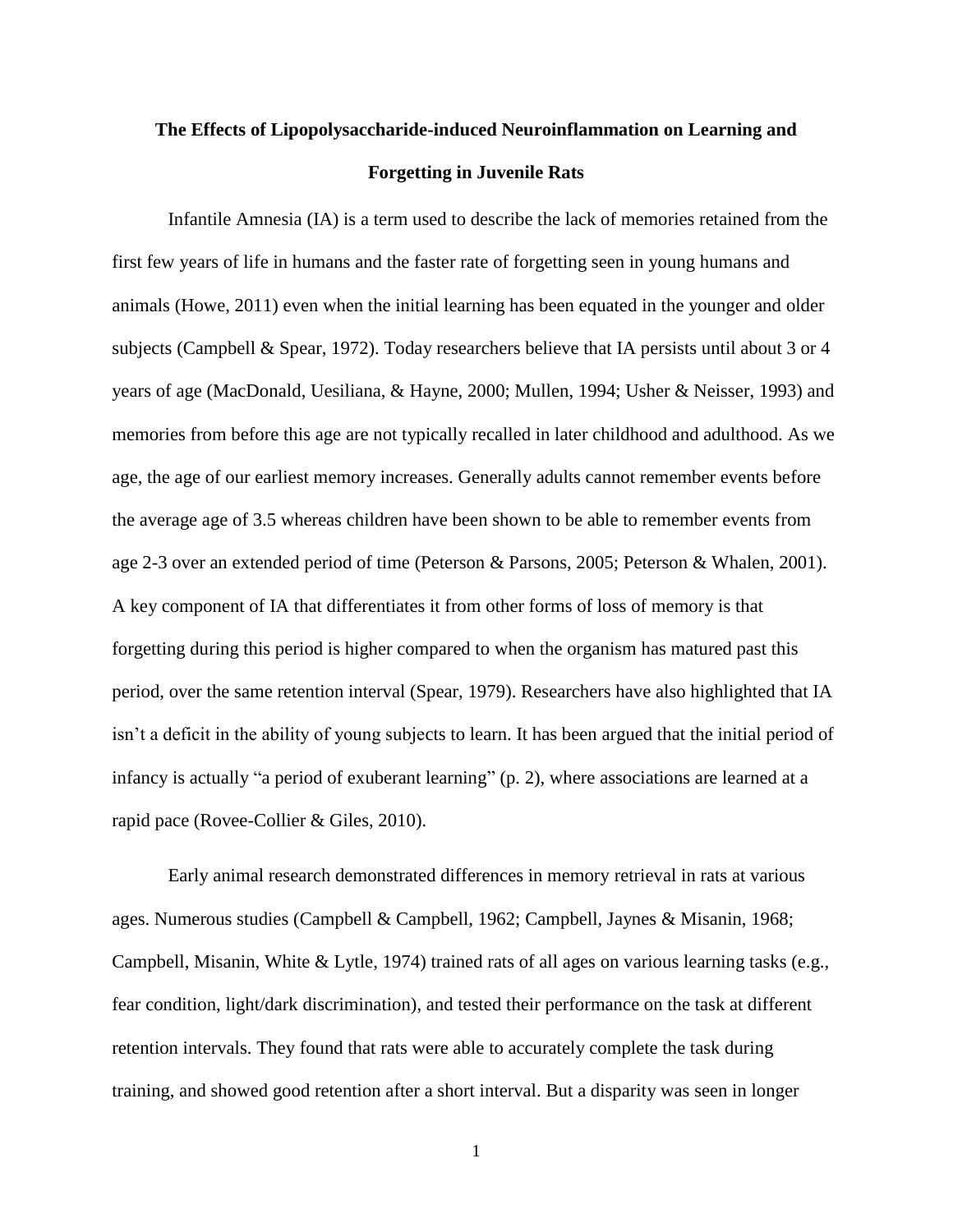retention intervals in the different age groups. Rats that were older at the time of training were able to successfully perform the task, but younger rats did not, suggesting rapid forgetting or IA. Despite these early empirical studies demonstrating IA in rodents, interest in the phenomenon declined. However, recently some researchers have argued that a return to the study of IA in conjunction with new neurobiological methods could help better understand the neurobiology of memory in general (Callaghan, Li & Richardson, 2014; Josselyn & Frankland, 2012; Mullally & Maquire, 2014). Both animal and human research has failed to identify the neurobiological mechanisms behind IA as of yet (Callaghan, Li & Richardson, 2014) and further research is needed.

#### <span id="page-9-0"></span>**Theoretical Views of Memory**

When discussing memory it is important to operationally define what memory means, this is especially important when comparing animals and humans. Traditionally memory can be broken down into short-term memory and long-term memory, the latter of which is important in IA. Short-term memory is conceptualized as a limited store of information for a temporary period of time and easily interfered with, whereas long-term memory is more stable and resistant to interference (Cowan, 2008; Santini, Huynh & Klann, 2014; Warrington, 1982). Largely as a result of adult human case studies in neurology and animal neuroscience research (see Squire, 2004) long-term memory has been conceptualized as consisting of different types, each presumed to be supported by different brain structures. Long-term memory can be divided into declarative (or explicit) and nondeclarative (or implicit). Nondeclarative memories include those that involve procedural learning (skills and habits), classical conditioning, and nonassociative learning, a main focus of animal research (Squire & Zola-Morgan, 1988). In these paradigms the animal typically learns a task over many repeated trials and then memory for this task is inferred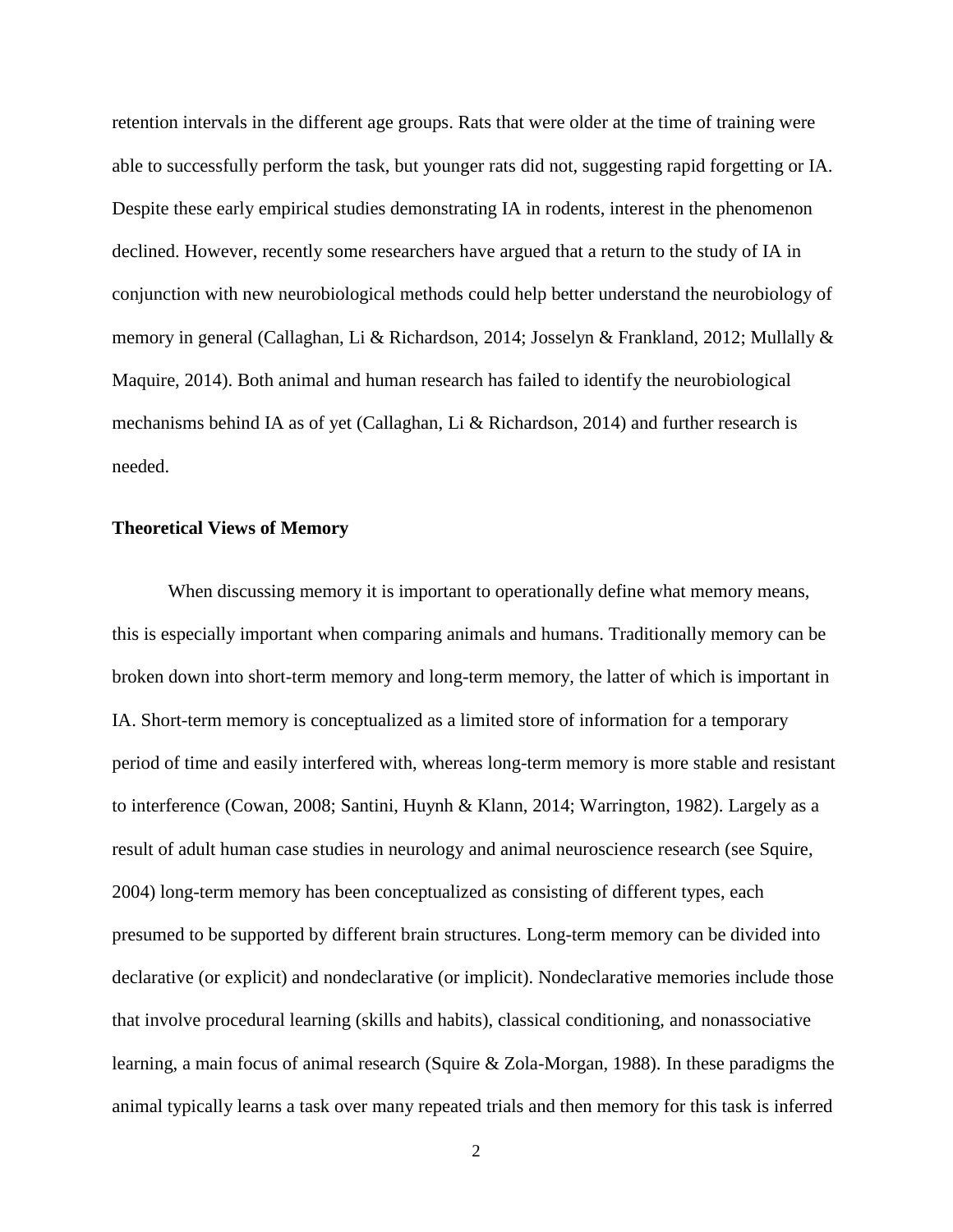from the successful acquisition of the task, such as learning a discrimination task for a food reward. Animal research has also been performed with tasks involving declarative memories. In humans declarative memories involve conscious declaration of facts or events. Declarative memories may include factual information (George Washington was the first president of the USA) or memory of a single event, such as remembering where your eighth birthday party took place (also referred to as episodic memories). These declarative memories are the types of memories impacted by IA, whereas nondeclarative memories, such as learning the procedure of walking, remain intact (Mullally  $\&$  Maguire, 2014). You may not remember that your first steps happened at Aunt Nancy's wedding, but you have no trouble remembering how to walk.

Why are some memories so prone to forgetting, while other are not affected? Since animals (and pre-verbal infants) cannot declare their factual and episodic memories declarative memory must be identified independent of conscious recollection. Mullaly and Maguire (2014) suggest that there are specific characteristics of declarative memory that are easily identifiable in animals and pre-verbal infants. Declarative memories are sensitive to certain experimental manipulations that non-declarative memories are not. Some of these variables include retention interval, study duration or context. Declarative memories are also dependent on the hippocampus, and impaired when the hippocampus is damaged.

Research has supported the notion that multiple neural systems are involved in long-term memory and the hippocampus seems to be a critical area involved in declarative memory, especially episodic memory (Mullally  $&$  Maguire, 2014). The numerous systems involved in memory may develop at different rates, causing discrepancies in how memories from different systems are encoded. The neuromaturational model theorizes that infants simply lack the neural mechanisms for episodic memory storage, and that further maturation is needed for this process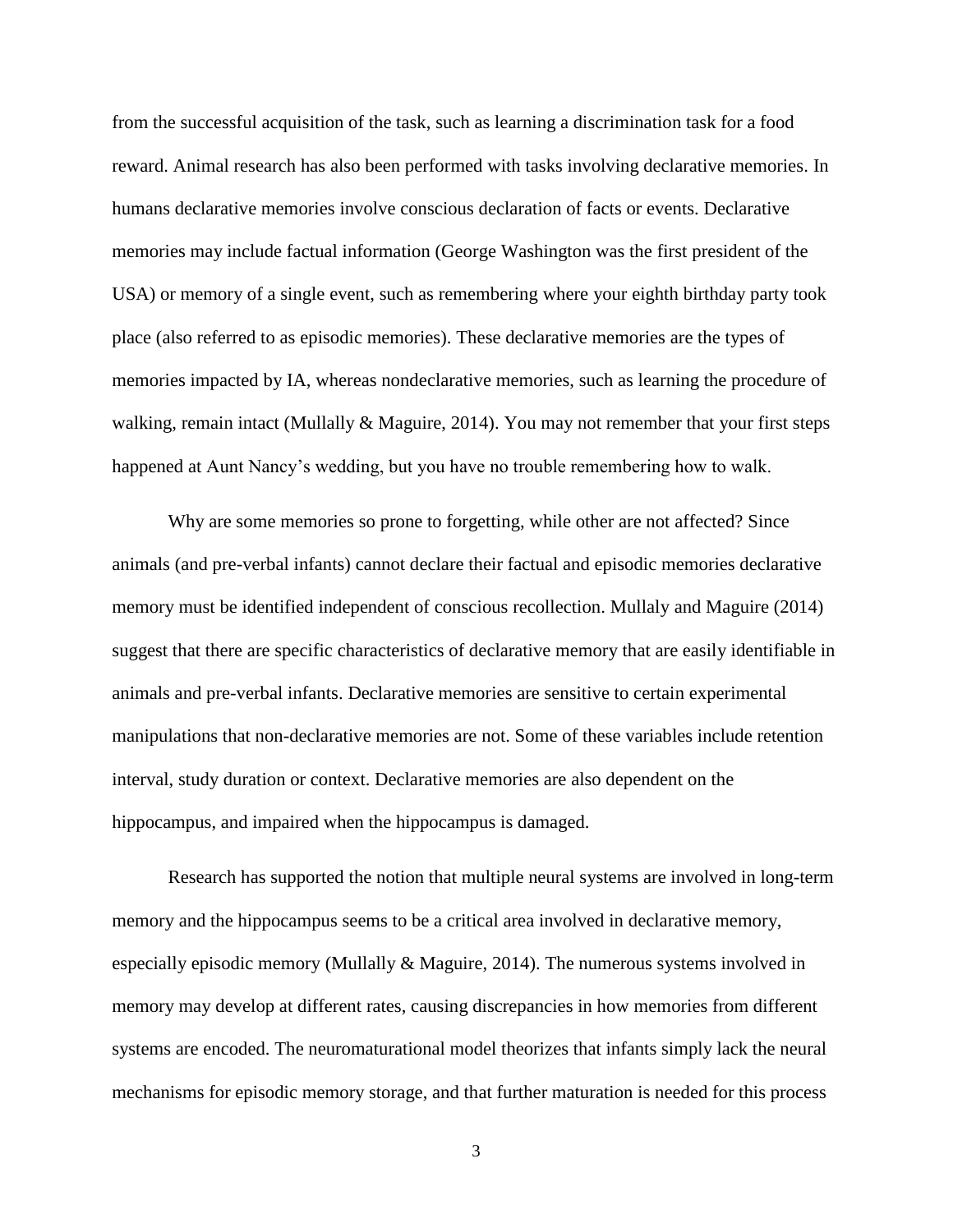to develop (Hayne, Boniface & Barr, 2000). The system involving the hippocampus (the limbic system) is seen as a slower developing system than others, making it one of the last to fully develop. The immaturity of the system that includes the hippocampus could explain why episodic memories from early in life are lost and impossible to recover (Bachevalier, 2013; Hayne, Boniface & Barr, 2000).

Not all researchers have accepted the theory of multiple brain systems and differential development of these presumed memory systems. Rovee-Collier, for example argues against a dissociation of memory systems in development and argues for a unitary, ecological model of memory (Rovee-Collier, 1997; Rovee-Collier & Giles, 2010). According to this ecological model of infant development there may not be a difference in memory processing in infants and adults, but rather as we age the information we choose to encode for learning changes. The ecological model proposes that selective attention at different ages has been mistakenly identified as two different memory systems instead of one unitary system. More rapid forgetting in infants than in adults is described as a memory deficit by the multiple brain system theory but as an adaptive survival strategy to "prune" memories by ecological theory. One neurobiological mechanism that may be incorporated by either view is neurogenesis.

#### <span id="page-11-0"></span>**Neurogenesis and Neuroinflammation**

At the time of birth the brain already contains most of its neurons. As we age there is a rapid increase in the amount of connections between these neurons that are shaped by our experiences (Greenough, Black, & Wallace, 1987). Recent studies using new neurobiological techniques have suggested that neurogenesis, the formation of new neurons, continues in certain areas of the brain throughout the lifespan. These newly discovered techniques have identified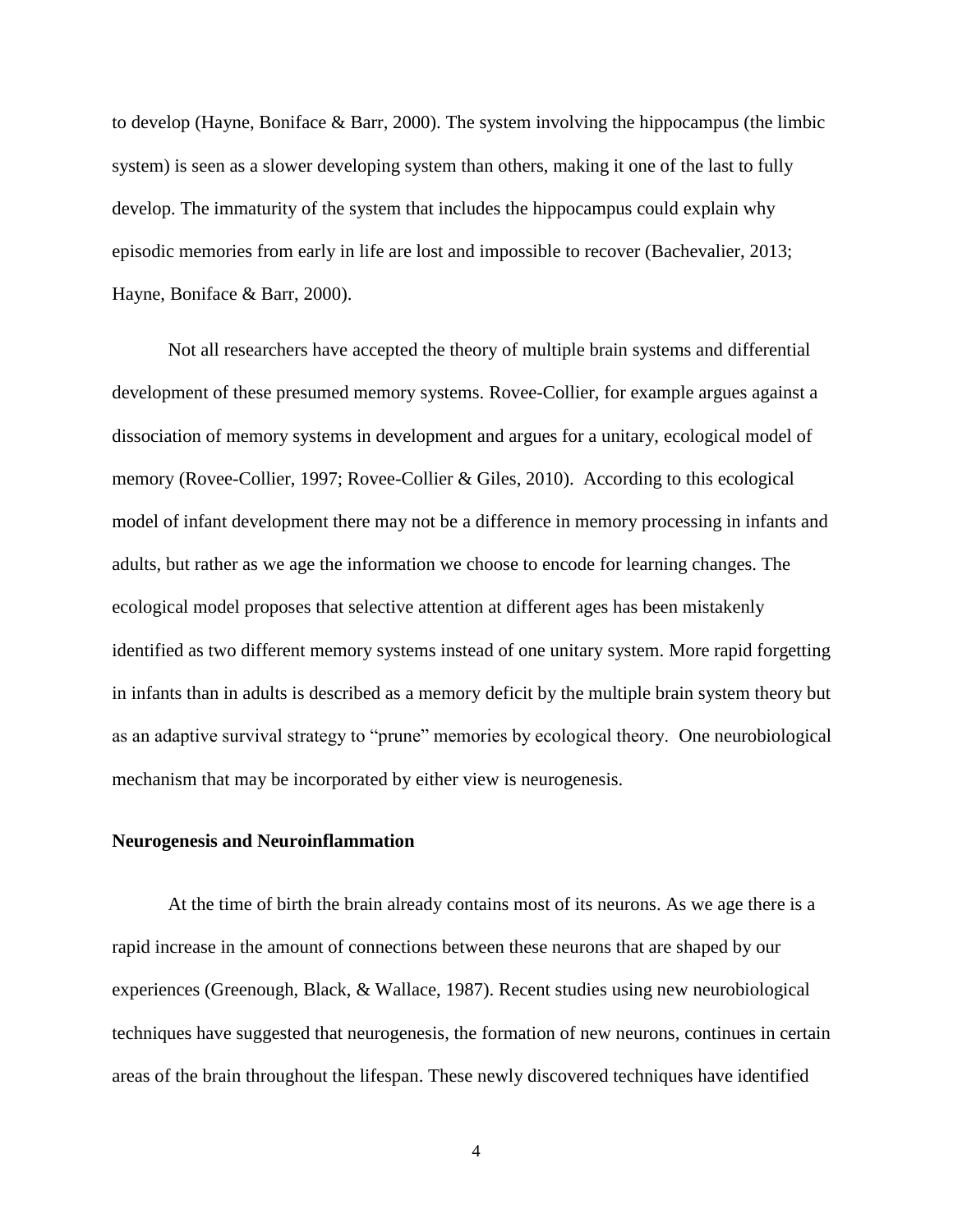neurogenesis as a factor that may be related to alterations in memory, and has spurred a revival in IA research. Within the hippocampus the dentate gyrus undergoes lifelong neurogenesis, one of the only brain regions to continue this process through the subjects lifespan (seen in rodents, humans, and primates) (Aimone, Wiles, & Gage, 2006). Both human and nonhuman brains produce thousands to tens of thousands of new neurons each day, most of which takes place within the hippocampus (Eriksson et al., 1998; Shors, 2014). An estimated 17,000 new neurons in early adolescent rats and 9,000 in young adult rats are produced each day in the dentate gyrus in the hippocampus (Cameron & McKay, 2001; Curlik, DiFeo & Shors, 2014).

Kitamura et al. (2009) demonstrated that in adult rodents impairing the neurogenesis process within the dentate gyrus seemed to decrease the amount of contextual fear, which is a hippocampus dependent ability. The amount of hippocampal neurogenesis is believed to have a large impact on the hippocampus-dependent period of fear memory. Neurogenesis in the hippocampus could potentially facilitate extinction through new learning, rather than through unlearning of the task. In accordance to this theory a higher level of neurogenesis in the hippocampus would help clear the fear memory from the hippocampus by way of this new learning, not unlearning (Matsuoka, 2011).

In the brain there is a delicate balance between neural plasticity and making sure that the incorporation of new memories during the neurogenesis process doesn't overwrite or corrupt older neurons and their memories. If old neurons get overwritten by new neurons, it is assumed that the old memories will be lost (or be difficult to retrieve), resulting in forgetting (Abraham & Robins, 2005). Neurogenesis in the hippocampus continues through most of the lifespan in the subgranular zone of the dentate gyrus (Ming & Song, 2005; Zhao, Deng, & Gage, 2008). The new neurons bind to existing synapses in the hippocampus (Toni et al., 2008) creating the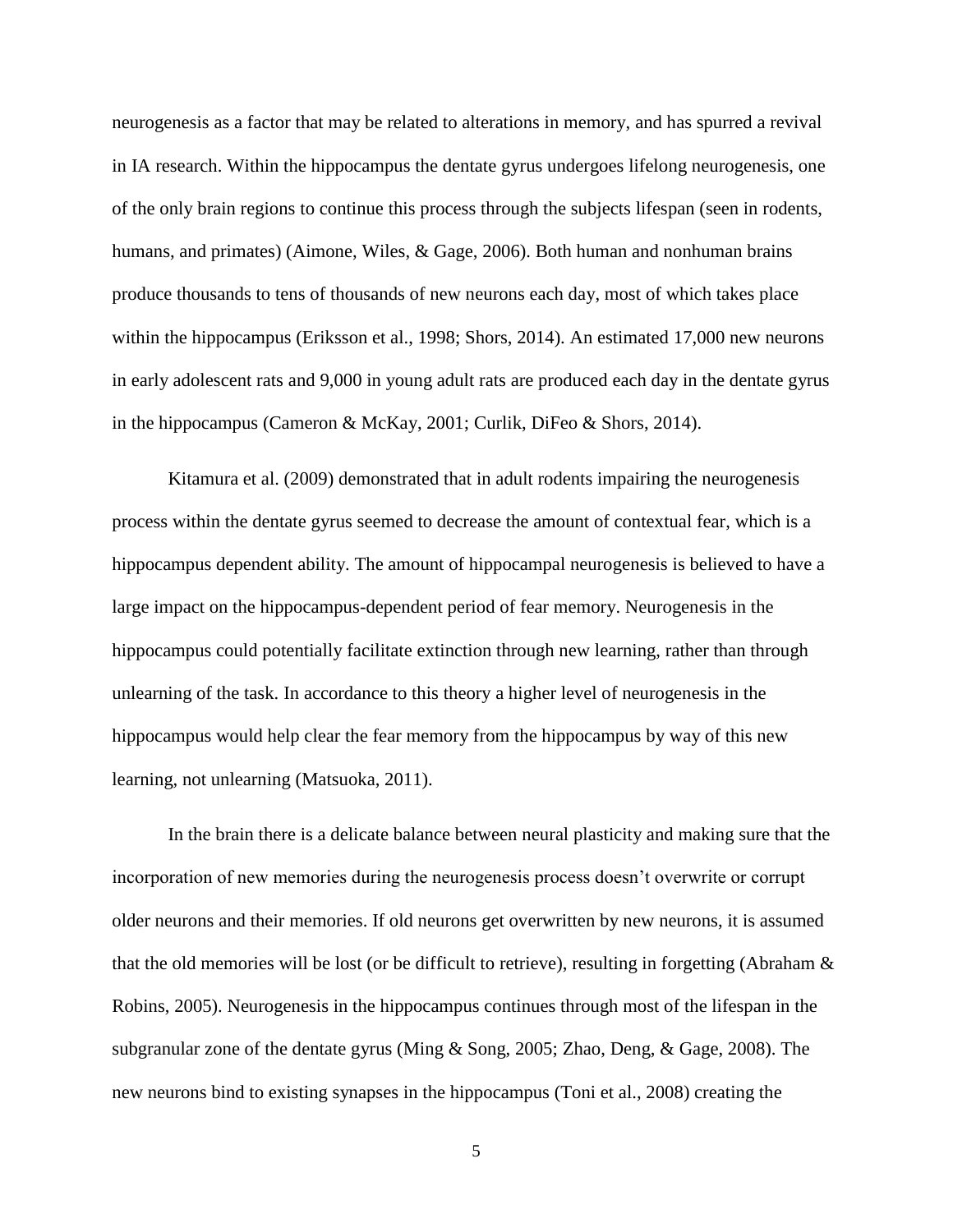potential for new learning to occur. Various studies have demonstrated this by promoting neurogenesis in adult mice and finding that the process facilitates new memory formation in the hippocampus (Sahay et al., 2011; Stone et al., 2011). Although neurogenesis in the hippocampus occurs across the lifespan the rate of neurogenesis in the hippocampus is highest in infancy and declines with age (Kuhn, Dickinson-Anson, & Cage, 1996; Seki & Arai, 1995). Therefore it is logical to reason that the highest amount of forgetting as a result of restructuring during neurogenesis should occur during infancy when neurogenesis is at its highest. This has led to the neurogenesis-induced-forgetting hypothesis, pointing to neurogenesis as a possible contributing factor to infantile amnesia (Josselyn & Frankland, 2012). A recent study demonstrated that high amounts of neurogenesis interrupt established hippocampal memories (Akers et al., 2014). Decreasing the amount of neurogenesis through pharmaceutical interventions during infancy may help facilitate memory of hippocampal mediated tasks and events. Akers et al (2014) used a DNA alkylating agent, temozolomide (TMZ), to reduce the amount of neurogenesis in the hippocampus pharmaceutically in infant mice. Infant mice were preexposed to a context and then treated with TMZ for four weeks. Treated mice had statistically significant improved memory for the context which was displayed through higher rates of freezing.

Given together the high amount of neurogenesis that occurs during early development and the theory that neurogenesis may increase forgetting of early memories, it is feasible that decreasing neurogenesis at the time of the experience may help decrease forgetting. One method that can be used to decrease neurogenesis is through lipopolysaccharide (LPS) administration. LPS is an outer membrane component of gram-negative bacteria that acts as a strong stimulator of immunity (Alexander & Rietcghel, 2001). LPS activates toll-like receptors on immune cells which induces cytokine release. The distinct pattern of cytokine release regulates inflammation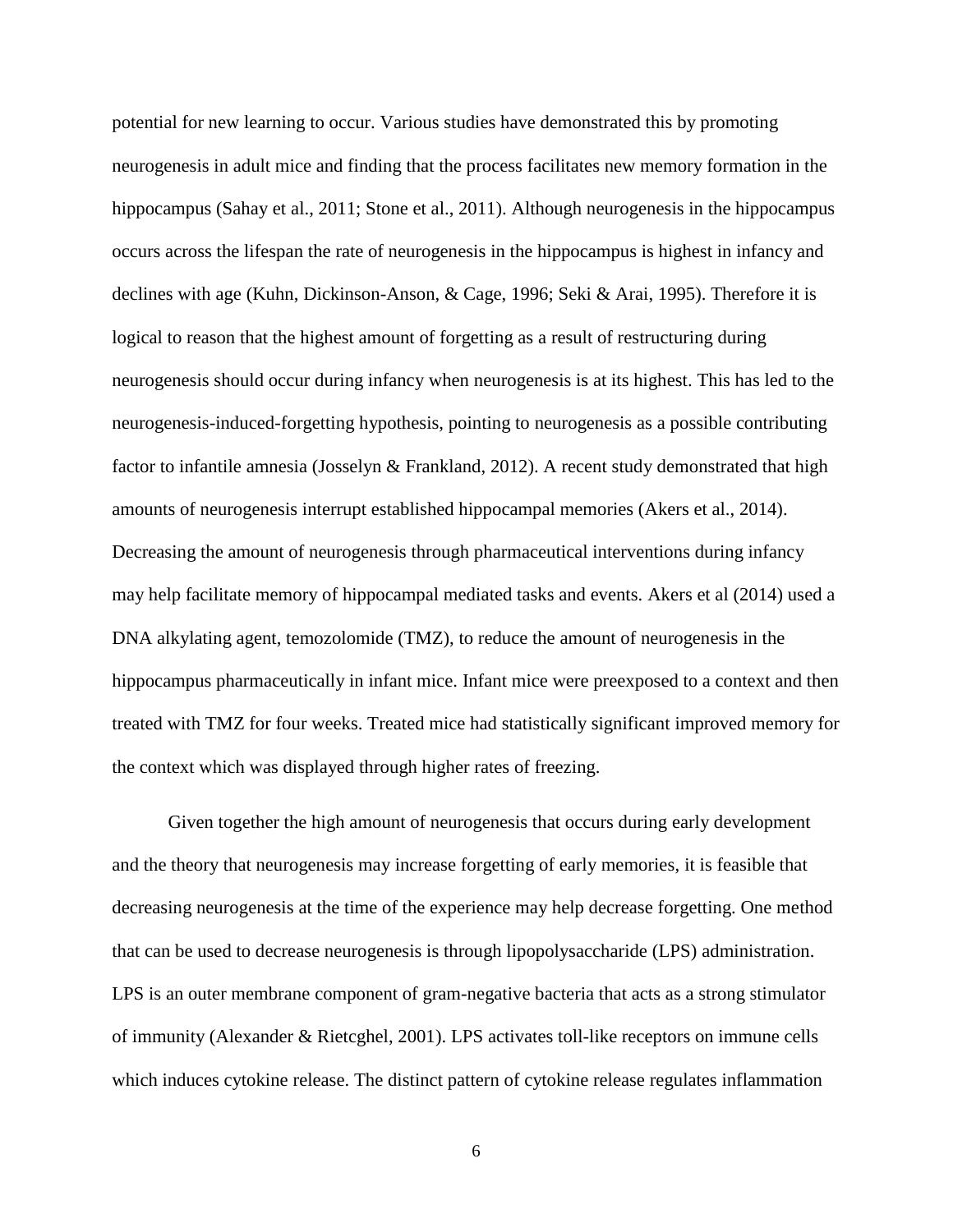(Singh & Jiang, 2003) and triggers neuroinflammation. This neuroinflammation can result in cognitive deficits in adult animals (Bilbo et al., 2005) but in developing animals cytokine activation may reduce amnesia by limiting neurogenesis.

The hippocampus is especially susceptible to inflammation because of its high amounts of receptors for inflammation mediators (Green & Nolan, 2014). Inflammation increases microglia activation, which impairs basal neurogenesis and neurogenesis in the hippocampus (Ekdahl, Claasen, Bonde, Kokaia, & Lindvall, 2003). Neurogenesis could possibly be reduced by neuroinflammation, but the underlying mechanism is unidentified (Monje, Toda, & Palmer, 2003). Monje et al (2003) hypothesized that it could be the result of hypothalamic-pituitaryadrenal (HPA) axis stimulation, changes in the progenitor and neuro-vasculature cells, or as a result of activating microglia on the precursor cells.

Nevertheless, LPS injections have effects other than inhibiting neurogenesis that results in learning deficits in mice (Sparkman, Martin, Calvert, & Boehm, 2005; Shaw, Commins, & O'Mara, 2001) although the precise mechanism behind this remains unknown (Lee et al., 2008). Lee et al (2008) demonstrated that systemic injections of LPS-induced cognitive deficits, particularly in memory, that may be the result of increased amyloidogenesis. They also found that the LPS treated rats displayed a higher rate of apoptotic cell death *in vivo*. Harré et al. (2008) found that one injection of LPS to induce inflammation showed age-dependent changes in mRNA levels of *N*-methyl-d-aspartate receptors (NR), as well as produces long-lasting changes in the hippocampal and cortex NR mRNA that could last longer than two months. Also of interest, Harré et al. (2008) observed reduced NR1 mRNA from the hippocampus of rats injected with LPS on days P5, P30, and P77; moreover P50 and P30 rats displayed learning and memory deficits. NR is considered to be necessary for the hippocampus to function optimally and for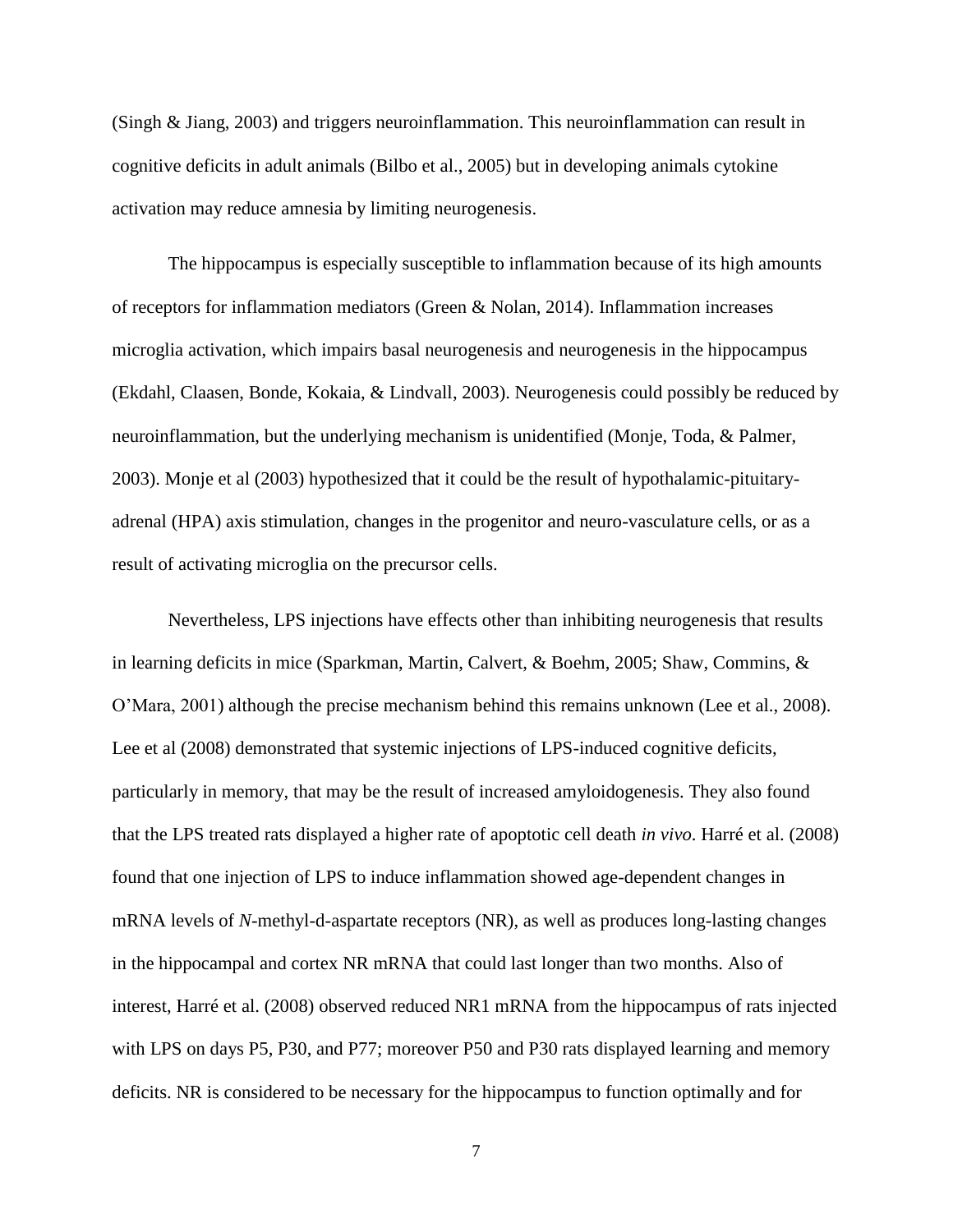hippocampally mediated tasks to be performed successfully (Morris, Anderson, Lynch, & Baudryl, 1986). Fan et al. (2008) observed deficits in the juvenile rat hippocampus, as well as in the dopamine neurons of the substantia nigra, 16 days post LPS injection. These alterations in the brain were associated with neurological, learning, and memory deficits (Fan et al., 2005). Another study found that LPS injections resulted in an 85% decrease in new neurons in the subgranular zone and the granule cell layer, while no changes were detected in mature hilar neurons (Ekdahl et al., 2003). LPS has been shown to impact how many newly formed cells survive, even after just one ip injection (Kohman & Rhodes, 2013; Monje et al., 2003) with some studies showing an immune response in adult rats just five hours after injection (Fujioka & Akema, 2010). Injections of LPS given during a period of consolidation (immediately after a conditioning session) have been found to disrupt contextual fear conditioning in rats (Holden, Overmier, Cowan, & Matthews, 2004).

Despite these deleterious effects of LPS treatment on learning and performance Holden et al. (2004) hypothesized that low level immune system activation may improve learning, perhaps by disrupting neurogenesis. Therefore low doses of LPS may actually improve consolidation of memory in young developing learners, rather than disrupt memory performance. From the perspective of the multiple memory systems view of the ontogeny of memory it may appear counterintuitive that a defensive immune system response to a physical insult on the body results in the amelioration of a developmental deficiency. On the other hand the ecological view of the ontogeny of memory can easily incorporate LPS-induced improvement in memory within the list of the deleterious effects of LPS – that is, by improving memory LPS treatment is interfering with the adaptive value of forgetting during a time of exuberant learning (Rovee-Collier & Giles, 2010).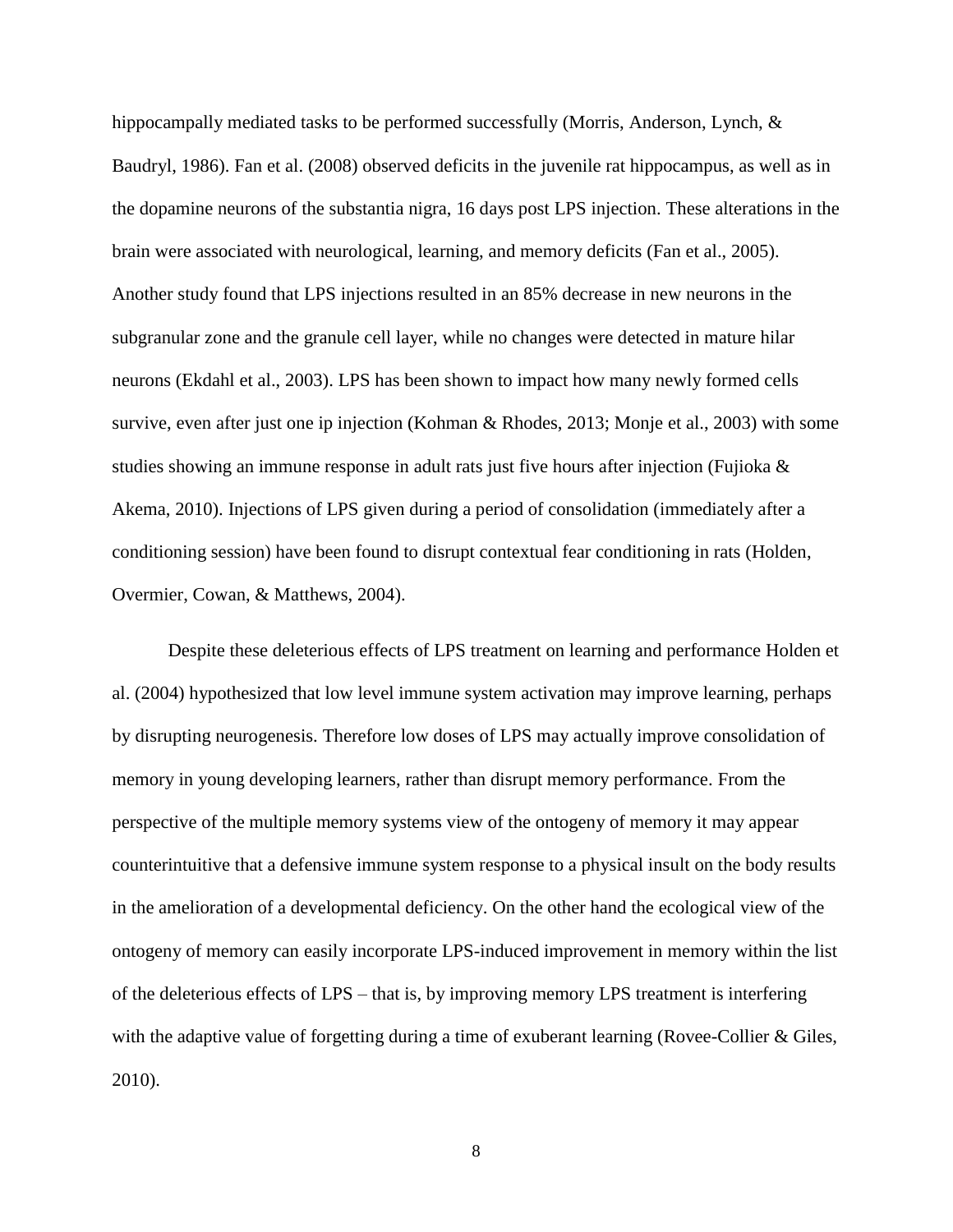#### <span id="page-16-0"></span>**Contextual Fear Conditioning**

Of recent research interest is understanding the mechanism for how declarative memories are consolidated. Ressler and Mayberg (2007) reviewed several animal studies that suggest that memories are not immediately consolidated and made permanent. For a few hours after the initial experience the memory exists in a more temporary state before being consolidated a few hours or days later and becoming a more lasting memory (Matsuoka, 2011). During the consolidation phase many changes are happening at once at the molecular, synaptic, and neurotransmitter level (McGaugh, 2000). When memories of fearful situations are being consolidated it is believed that the hippocampus, as well as the amygdala, and the medial prefrontal cortex are involved (Nemeroff et al., 2006). The hippocampus has been implicated in the encoding of memories of places and events (Eichenbaum, 2004). The hippocampus is also implicated in short-term memory and thought to be involved in being fearful of a context that is associated with a fearful memory. It may also serve as a storage and processing area for new memories before they are consolidated into long term memory.

In order to examine the effect of LPS treatment on the consolidation of a declarative memory (i.e., increased or decreased forgetting) in animals a hippocampally-mediated task is needed that is learned quickly (episodic-like memory) and is sensitive to parameters such as retention interval and context (Mullally & Maguire, 2014). Contextual tasks that do not have an auditory component are hippocampally mediated (Rudy, Huff, & Matus-Amat, 2004). Early papers by Kim and Fanselow (1992) and Phillips and LeDoux (1992) identified that damage to the hippocampus impaired contextual fear conditioning, but did not impact the fear responses to an auditory cue. These findings highlight the theory that a functional hippocampus is needed for contextual fear conditioning and consolidation of fearful memories. This hypothesis is still of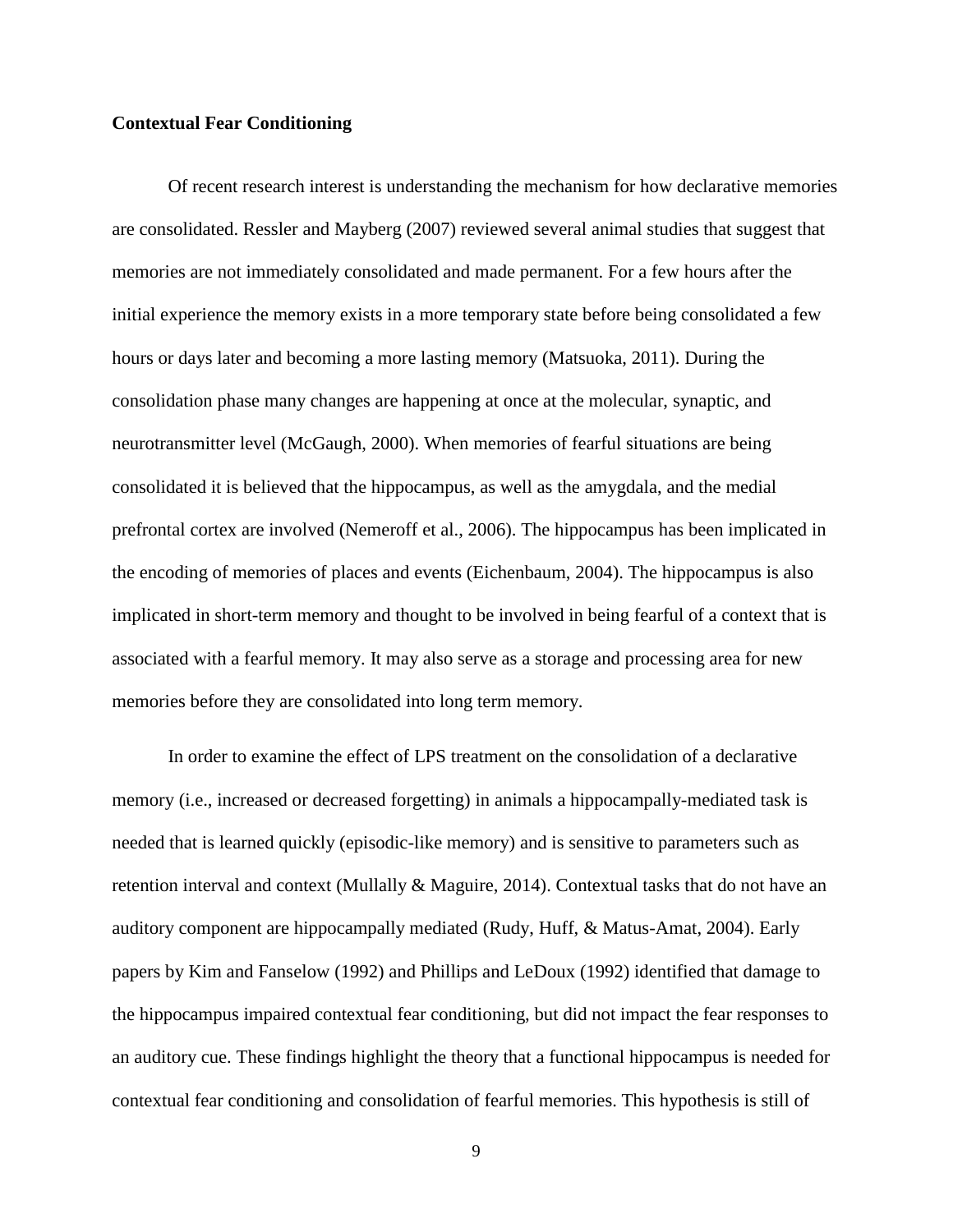debate as mixed results have been reported with varied timing of lesion, lesion technique, and site of lesion. Fanselow (1999) posited that the hippocampus functions to mentally join the many independent features of the context into one mental representation of the context (a conjunctive model of the context) that is then associated with the aversive unconditioned stimulus. A damaged hippocampus prevents the subject from developing a conjunctive model of the context and therefore disrupts contextual fear conditioning (Rudy, Huff, & Matus-Amat, 2004). Fanselow (1999) introduced the *context preexposure facilitation effect* (CPFE) as evidence that is consistent with his conjunctive model view of hippocampally-mediated contextual fear conditioning. The CPFE is an extension of a phenomenon that he coined the *immediate shock deficit*. This deficit is observed when a rat is placed into a context and immediately shocked; they demonstrate no fear (freezing) when later tested in the same context. But if the rat is preexposed to the context repeatedly the day before, and then shocked in the same context the next day, at testing 24 hrs later they now demonstrate fear to the context (Kiernan & Westbrook, 1993). This context preexposure procedure ameliorates the immediate shock deficit and was coined the *context preexposure facilitation effect*. It is assumed that an immediate shock with no prior exposure fails to produce a fear response due to the rats lack of representation of the context associated with the shock (there was no opportunity to establish a conjunctive model of the context). When the rat is preexposed to the context it has time to sufficiently create a mental representation of the context to associate with the shock. Rat studies have shown evidence that the CPFE is dependent on the hippocampus (Rudy, Barrientos, & O'Reilly, 2002). Anterograde (after conditioning occurs) neurotoxic lesions in the dorsal hippocampus impaired the rat's ability to demonstrate the CPFE. A study conducted by Berrientos, O'Reilly, and Rudy (2002) demonstrated that if a rat is injected bilaterally into the dorsal hippocampus with a protein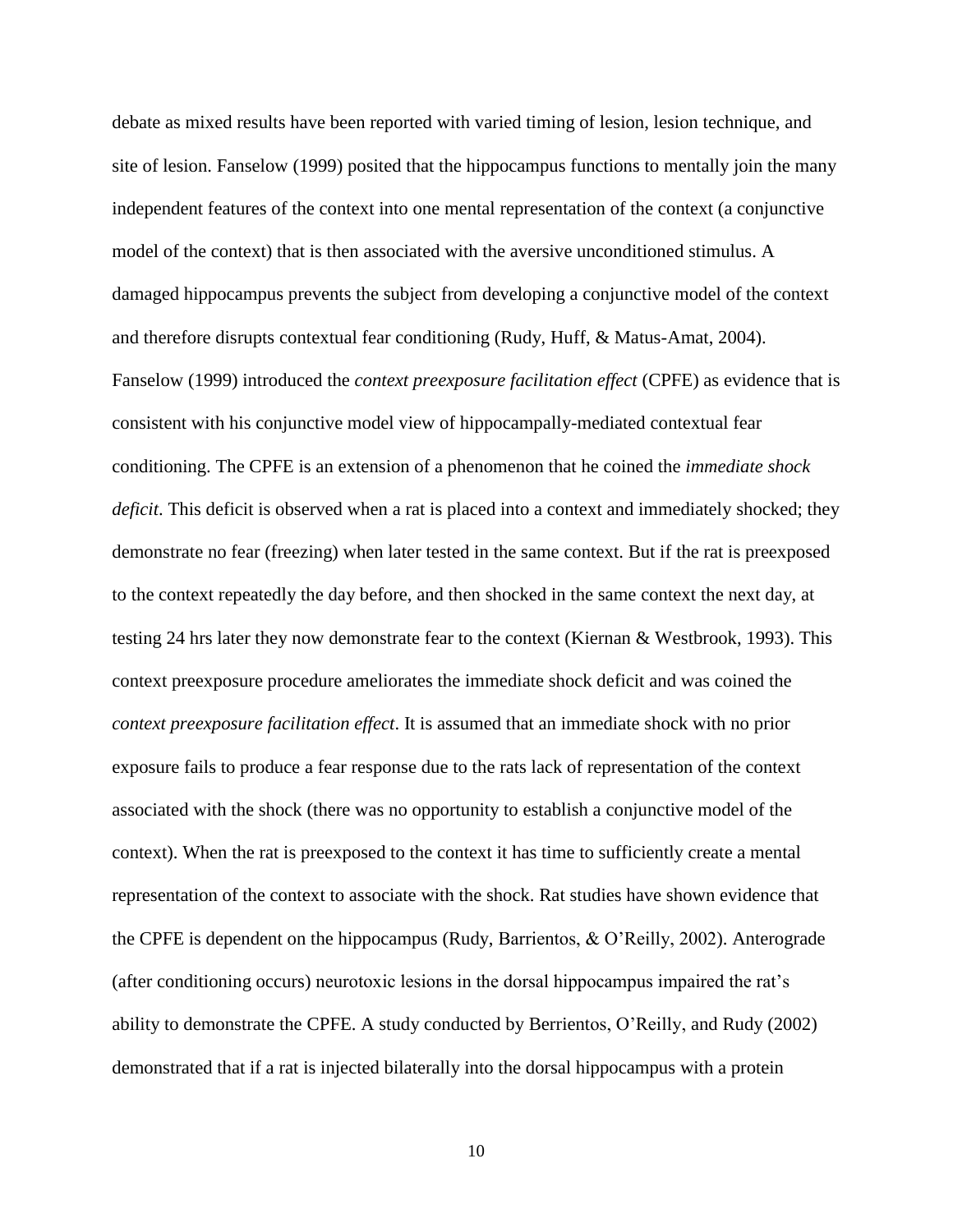synthesis inhibitor, anisomycin, the CPFE is abolished; presumably because memory consolidation of the context is impaired.

Robinson-Drummer and Stanton (2015) used the CPFE to examine aspects of context memory in juvenile, adolescent and adult rats as a way to study the neural basis of infantile amnesia. Rats are considered to reach sexual maturity around PND (post natal day) 50-60 (Spear, 1979). The results from Robinson-Drummer & Stanton (2015) demonstrated that rats that were preexposed to a context at PND 24 will show the CPFE at PND 26, but not 22 days later at PND 46. This effect was described as infantile amnesia and was not displayed at shorter intervals (24 hours, 8 days, or 15 days). The lack of CPFE at PND 46 supports the hypothesis that the memory of the context was forgotten, potentially due to the increased neurogenesis in the hippocampus during a key developmental stage. Based on the findings of Robinson-Drummer & Stanton (2015) it can be theorized that by following the same preexposure procedures, at PND 46 rats that show the immediate shock deficit do not remember the preexposure, suggesting infantile amnesia. If rats are treated with LPS following context preexposure and display the CPFE on PND 46, they will have remembered preexposure and will not display signs of infantile amnesia.

In the present study the CPFE will be used to test the interesting paradoxical hypothesis that emerges from the research on neurogenesis-mediated infantile amnesia and LPS-induced reduction in neurogenesis. While LPS can lead to learning and memory deficits in adult and young rats, it may have an altogether separate effect on juvenile rats under certain conditions. In developing rats a reduction of the high rate of neurogenesis by LPS treatment may ameliorate the loss of context memories established in early development. I hypothesize that 24 day-old rats who receive context preexposure and an injection of LPS will show a context preexposure effect at 22 days post injection, whereas those who receive a vehicle injection will not show the effect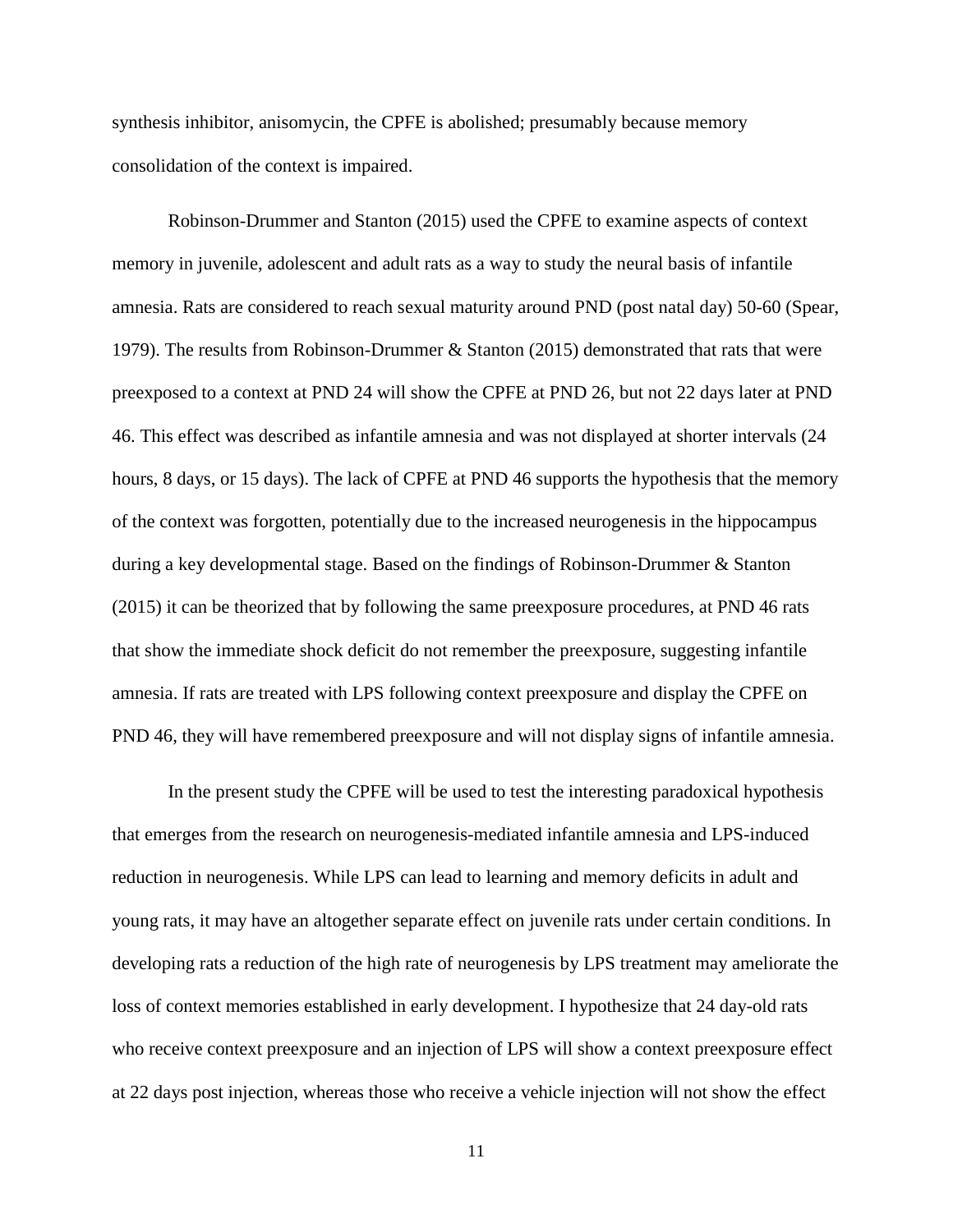because they will fail to remember the preexposed context. Preexposure and retention interval ages are in replication of Bilbo et al. (2005) and Robinson-Drummer & Stanton (2015) respectively. These results would point to a reduction in neurogenesis by LPS-induced neuroinflammation ameliorating forgetting of the preexposed context in juvenile rats. Understanding the impact neurogenesis has on developing memories would be a step towards understanding the still unknown neurobiological mechanisms behind IA.

#### **Method**

#### <span id="page-19-1"></span><span id="page-19-0"></span>**Subjects**

Eight male and 8 female Sprague-Dawley rats were purchased from Harlan Co. (Indianapolis, IN) to produce 8 litters of rats. Four male pups from each litter were assigned to one of four treatment groups resulting in a total of 32 male subjects. All of the adult animals were housed in and familiarized with the vivarium for at least 2 weeks before breeding began and were given ad libitum access to food and water. Rat pups were weaned from their mother on PND 21. They were housed in groups of 4-6 in standard shoebox cages (Allentown Caging, Allentown, NJ 08501) with Harlan TekladTM 1.8, corn-cob bedding, with ad libitum access to food and water. The vivarium was kept on a 12 hour light/dark cycle, and within temperature  $(22^{\circ} \pm 5^{\circ} \text{ C})$  conditions. All procedures were be approved by the Seton Hall University Institutional Animal Care and Use Committee.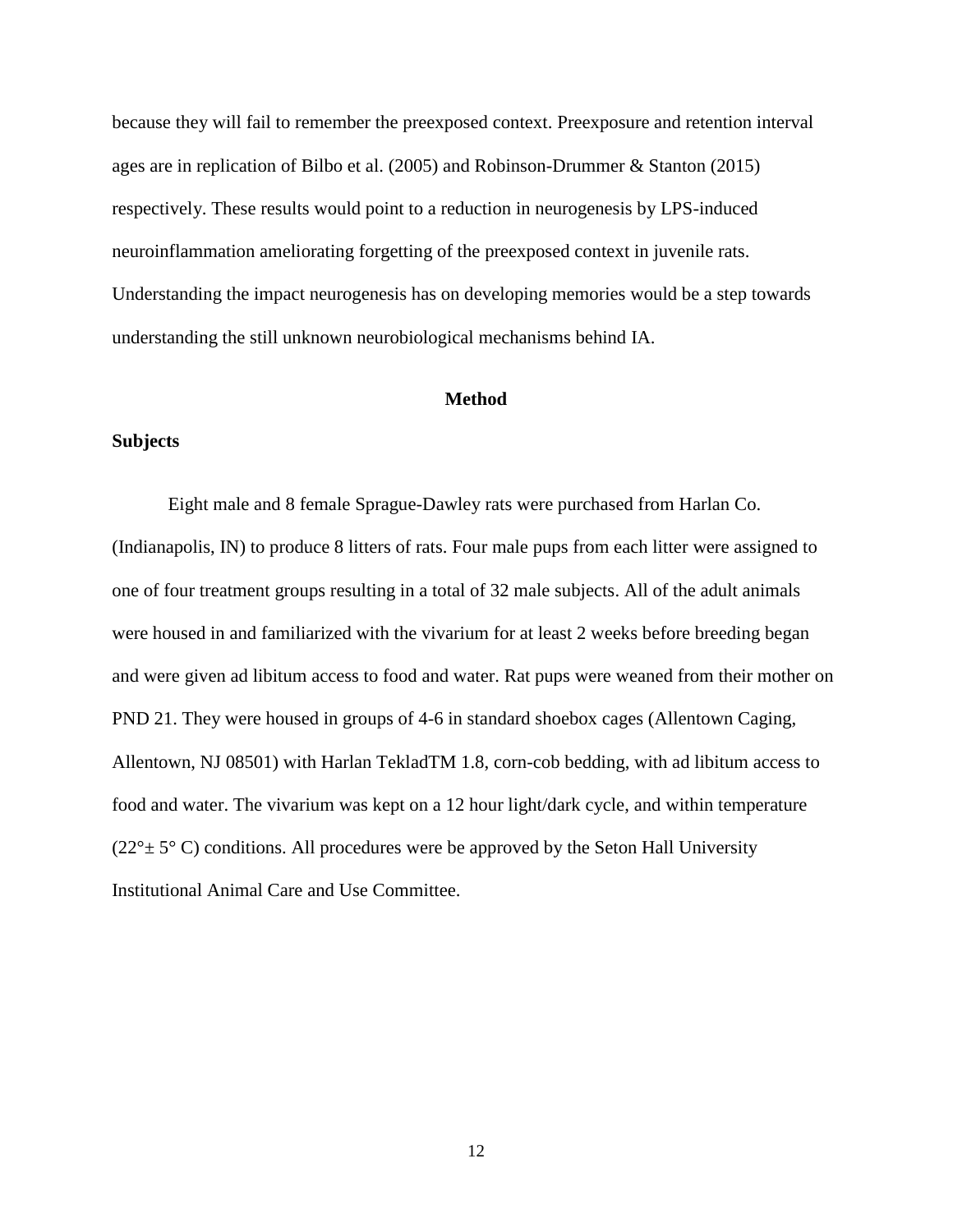#### <span id="page-20-0"></span>**Apparatus**



*Figure 1.* Picture of the actual conditioning chamber used to administer footshock, taken from the author. The small circular light on top of the box is a pacing light signaling when the experimenter was to score the rats behavior. An identical chamber (not shown) was to the right of the pictured chamber.

Two identical conditioning chambers (see Figure 1) containing two levers on one wall and a centrally placed food tray were used throughout the study  $(26.7 \text{ cm} \times 23.9 \text{ cm} \times 26.7 \text{ cm})$ ; Ralph Gebrands Instruments, Arlington, MA). The chambers were used to expose the rats to electric footshock in a unique context. The floors of each chamber contained 17-18 stainless steel rods grids (0.23 cm diameter), spaced 1.3 cm apart. The rods are wired to a generator and scrambler (ENV-416s Standalone Grid Shocker/Scrambler; Med Associates Inc., Albans, VT) that were controlled by MED PC computer software. The experimenter sent a shock activation signal to the shock generator by pushing up on one of the metal levers from the outside of the chamber. One white light bulb (6 watt, 120 volts) illuminated each chamber. On top of each chamber was a small white light that was out of the animals' view. These two lights served as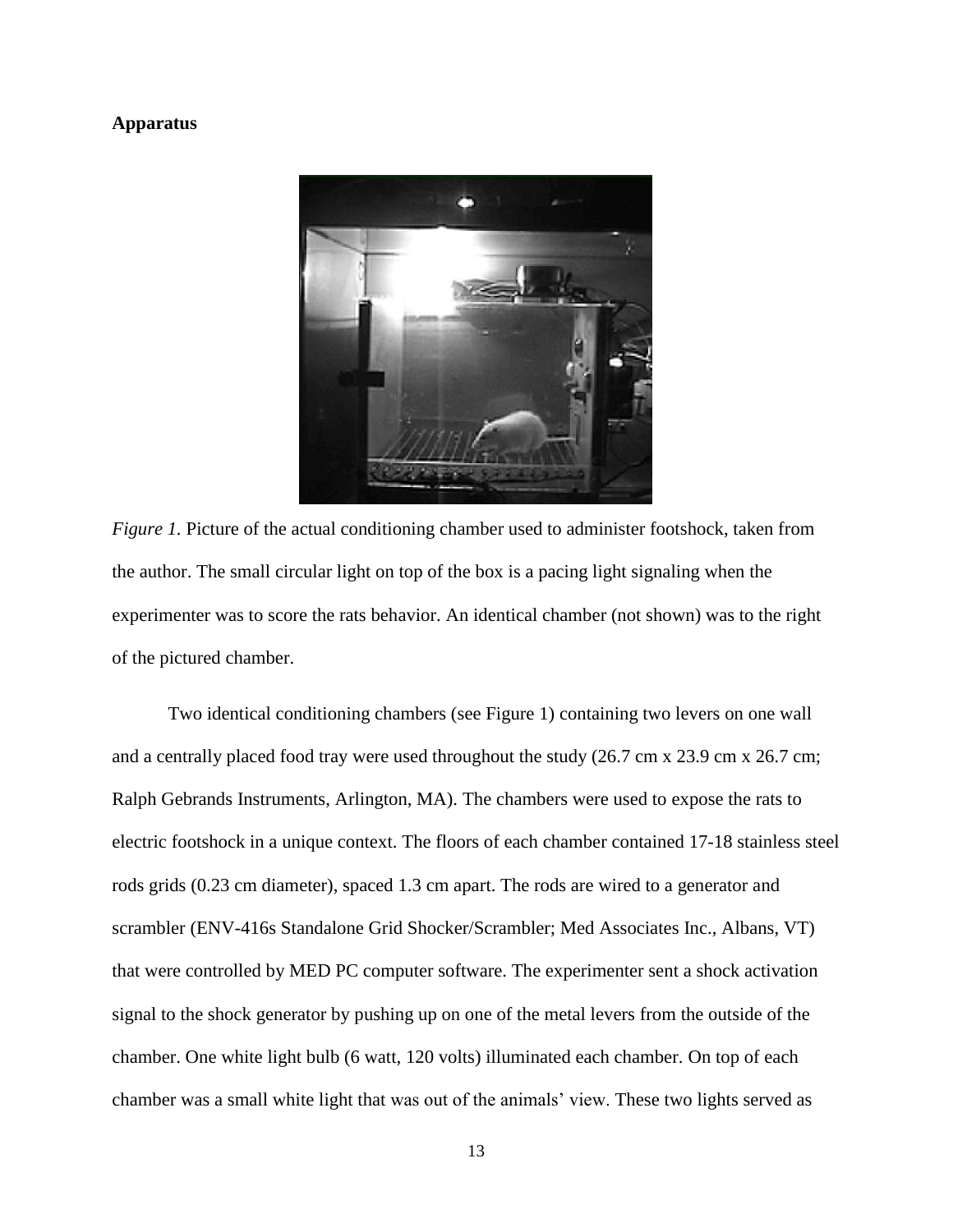pacing lights during the tests for freezing to signal the experimenter when to make an observation of freezing in each chamber (see Procedure). A video camera was used to record each testing session and the video feed was inputted into a laptop in an adjoining room. The experimenter monitored the rats from this laptop and ANY-maze software (Stoelting Co.) ran in the background to analyze freezing behavior. Seventy percent ethanol alcohol was used to sanitize the chambers before and after each subject.

#### <span id="page-21-0"></span>**Procedure**

<span id="page-21-1"></span>**Context preexposure.** Preexposure to the test-chamber context began on PND 24 for all rats. The rats were transported from the housing cages to the testing chamber, in separate transportation cages, two at a time for preexposure to the testing chambers. The transportation cages were two identical standard shoebox cages with corncob bedding. The outsides of the plastic walls and floors of the cages were covered with black contact paper so the rats could not see out and the tops of the cages were obscured with cardboard tops with black contact paper facing the inside of the cage. Each subject was placed in the testing chamber and allowed to explore for five minutes. They then were transported back to their home cages in the same transportation cage and in the same method in which they were moved to the testing room. Once back in their home cages, they remained there for about 40 seconds before being removed and transported back to the testing room for further preexposure, replicating the preexposure procedure used by Bilbo et al. (2005). This context preexposure procedure was completed a total of 6 times per subject and was utilized because research suggests that the transportation cues are an important component of the context cues in a fear conditioning task (Bevins et al., 1997; Bilbo et al., 2005). After the final context preexposure each subject received an injection intraperitoneally (ip) of either 0.1 mg/kg LPS (*n* = 16) in a volume of 1 ml/kg, a dose found to be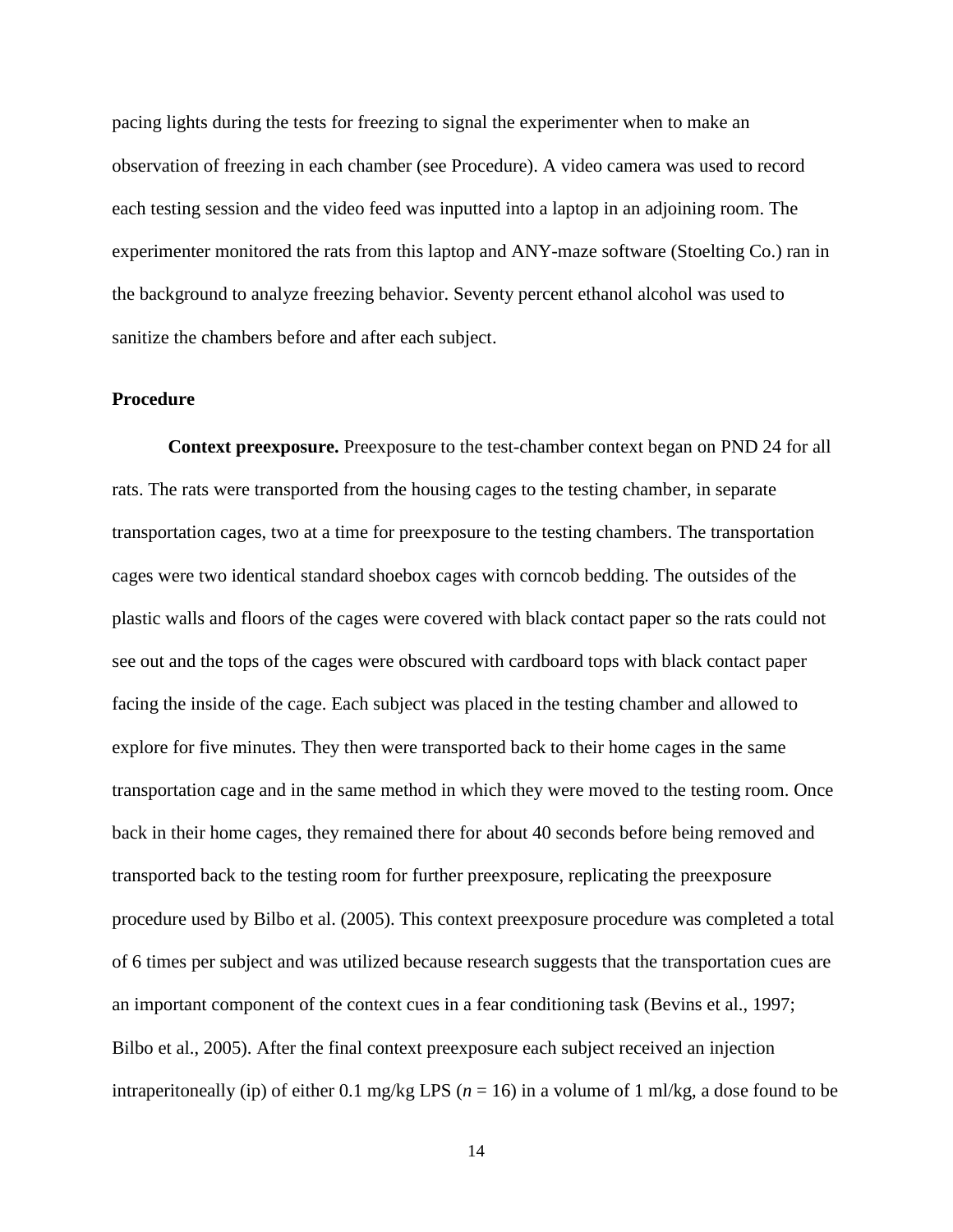effective at inducing neuroinflammation in previous research (Harré et al., 2008), or the same volume of physiological saline  $(n = 16)$ .

<span id="page-22-0"></span>**Context fear conditioning training and testing.** All rats were exposed to test chamberfootshock pairings after a retention interval of 2 or 22 days post ip injection (See Figure 2 for design summary). On PND 26 half of the LPS treated rats  $(n = 8)$  and half of the saline treated rats  $(n = 8)$  were transported to the testing room in the same manner as in the preexposure procedure and received a two second 1.5 mA shock 2 seconds after being placed in the chamber. The subject was then immediately removed and returned to their home cage. A 2 day retention interval rather than the typical 1 day retention interval (Robinson-Drummer & Stanton, 2015), was used to minimize the possibility that LPS-induced malaise would interfere with learning during exposure to the single context-shock pairing. Any LPS-induced illness effects (e.g., fever, malaise) were expected to have dissipated by the second day after LPS injection. The remaining rats received context fear conditioning training after a 22 day retention interval ( $n = 8$  LPS) treated,  $n = 8$  saline treated). On PND 46 these subjects were transported to the testing room and received the same shock (1.5 mA for 2 seconds) as the other groups and were returned to their home cages. Twenty-four hours after each group received training (PND 27 for the 2-day retention group and PND 47 for the 22-day retention group) all rats were returned to the testing room. Subjects were immediately removed from the transportation cages upon entering the room and placed in the testing chamber. Freezing, defined as no movement, except necessary for respiration (Fanselow & Bolles, 1979) was observed for a period of 6 minutes. The experimenter was blind to subject's treatment condition, but not retention interval condition, during testing.

Freezing was measured in two ways: 1) experimenter time sampling ratings of freezing and 2) total freezing by the ANY-maze software. For the time sampling procedure the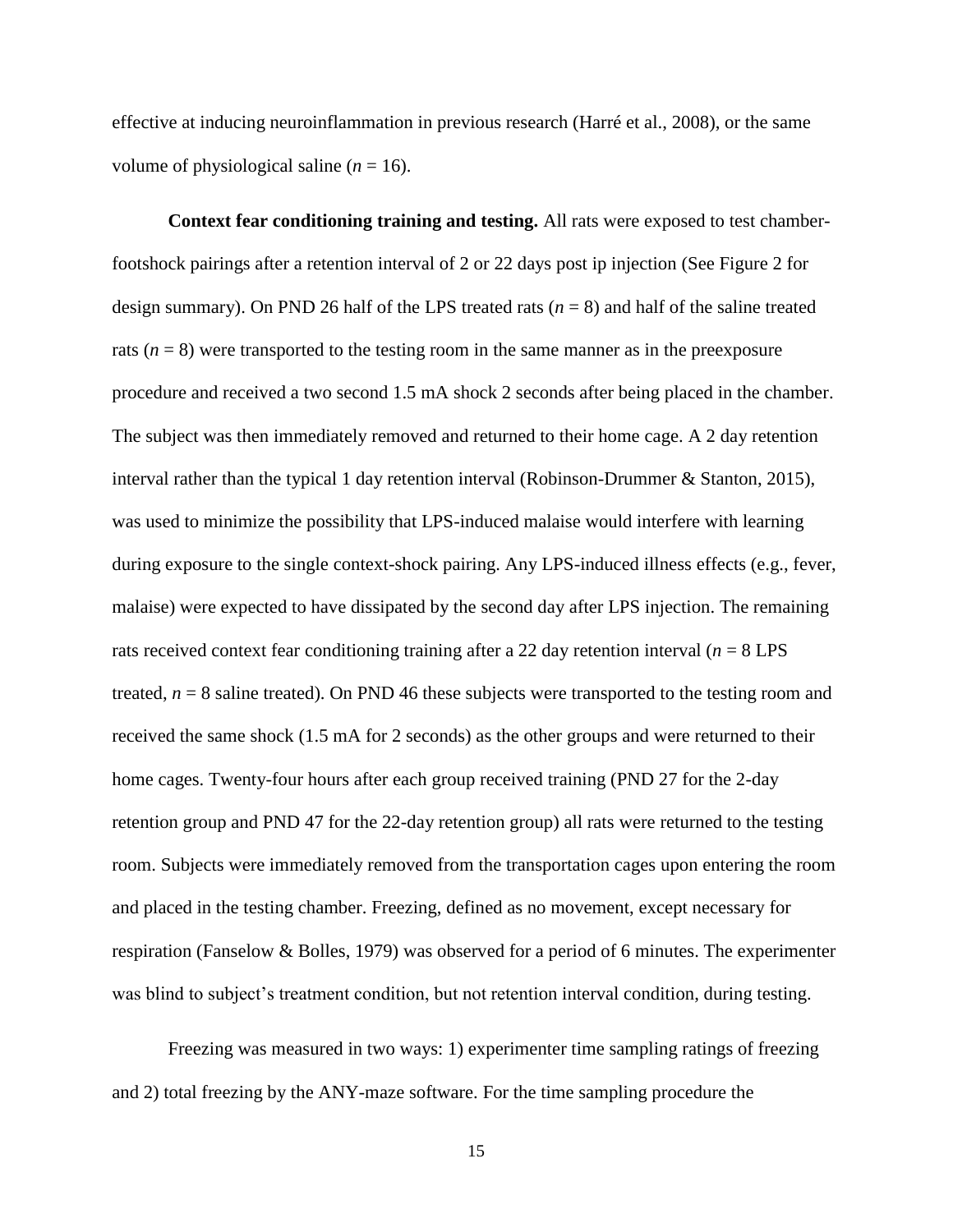experimenter used the pacing lights above each chamber to measure freezing every 3 seconds, alternating between boxes. In this way freezing was measured in each rat every 6 seconds throughout the 6 minute session. The experimenter scored for freezing live, from an adjacent room through a laptop video feed. All sessions were recorded. ANY-maze software (Stoelting, Co.) was used on a laptop computer to track freezing rates, in conjunction with freezing rates recorded by the experimenter. Two measures of freezing behavior were used to compare the two methods when measuring freezing behavior of young rats, and to serve as a reliability check.



*Figure 2.* Study design (*n* = 32). Subjects received a LPS or saline injection on PND 24 after context preexposure. Training occurred after either a 2 or 22 day retention period (PND 26 or PND 46) after preexposure and testing for conditioned fear occurred 1 day after training.

#### **Data Analysis**

A 2 (treatment: LPS, Saline) x 2 (Retention interval: 2, 22 days) between groups analysis of variance (ANOVA) was performed to analyze the data. Statistical significance was set at  $p <$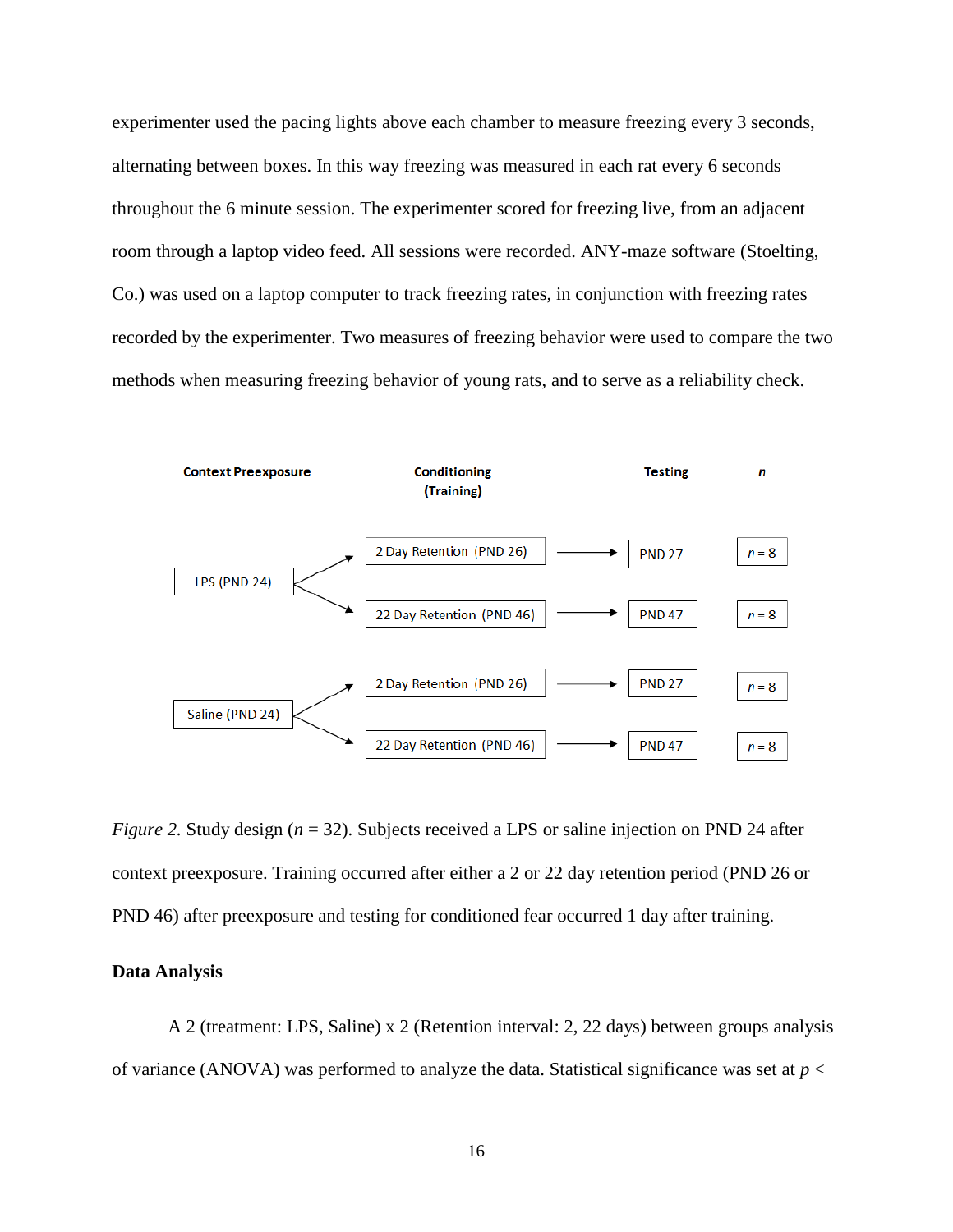0.05. Effect sizes were interpreted using Cohen's (1992) guidelines for partial eta squared: small (.01), medium (.06) and large (.14).

#### **Results**

#### <span id="page-24-1"></span><span id="page-24-0"></span>**Experimenter Ratings of Freezing**

The observational data was converted to percent freezing with the formula: number of observations with freezing behavior / total number of observations x 100. Figure 3 shows the mean percent freezing scores observed by the experimenter in the 4 groups tested. Greater freezing suggests a stronger association of the preexposed context conditioned stimulus (CS) with the footshock unconditioned stimulus (UCS). Reduced freezing suggests poorer associative learning. Overall LPS disrupted learning in treated rats over rats that received saline. The 2 day and 22 day retention interval groups that were injected with LPS showed lower rates of freezing  $(2 day M = 51.49, SD = 33.07; 22 day M = 42.21, SD = 32.23)$  than the corresponding salinetreated groups (2 day  $M = 80.24$ ,  $SD = 14.94$ ; 22 day  $M = 56.98$ ,  $SD = 30.81$ . Moreover, both LPS and saline treated rats tested at the 22 day retention interval showed a lower rate of freezing than those tested at 2 days, suggesting forgetting of the context cues over time. A 2 (treatment: LPS, Saline) x 2 (Retention interval: 2, 22 days) between groups analysis of variance (ANOVA) was performed on freezing rates. Statistical significance was set at the traditional *p* < 0.05. The ANOVA revealed a statistically significant main effect of treatment, *F*(1,28) = 4.583, *p* = .041,  $\eta_{\text{p}}^2$  = .141, with a large effect size supporting the impression that LPS disrupted the acquisition of conditioned freezing overall. However, there was no Treatment x Retention interaction,  $F(1,28) = .474$ ,  $p = .497$ ,  $\eta^2$ <sub>p</sub> = .017, or a main effect of retention interval,  $F(1,28) = 2.563$ ,  $p =$ .121,  $\eta_{\text{p}}^2$  = .084, although a medium effect size was found. My hypothesis was based on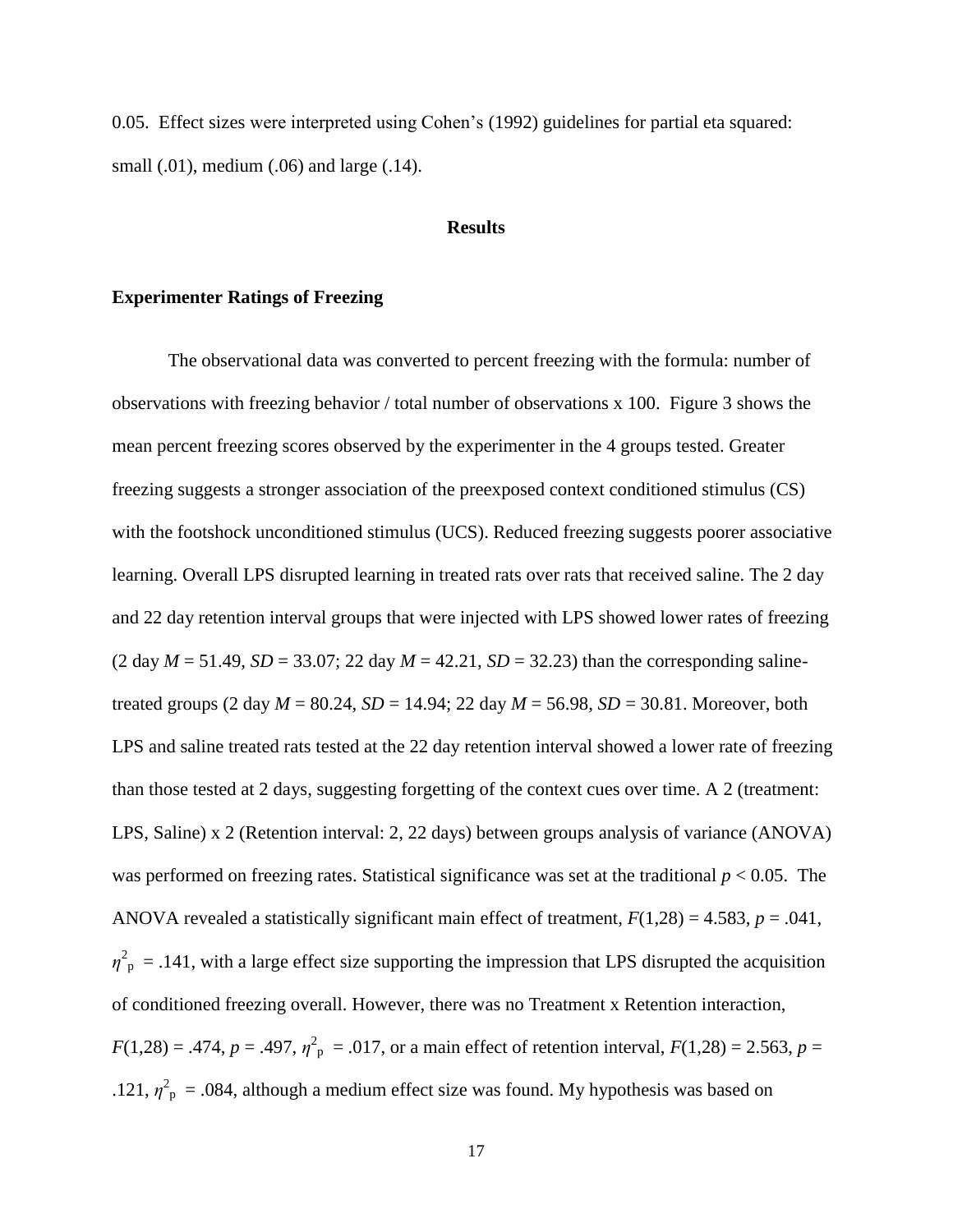replicating a decrease in freezing behavior over the 22 day retention interval as reported by Robinson-Drummer and Stanton (2015). Because ANOVA does not test directional hypotheses, to better test my a priori directional hypothesis I used a half-tailed test based on a generalization of chi-square as suggested by Karl Wuensch (2006). The half-tailed t-test was done by taking the *p* value from the main effect of retention interval and dividing by 2, which resulted in a marginally significant difference ( $p = .06$ ) between the 2 day and 22 day retention intervals.



*Figure 3.* Mean percent freezing of the 4 treatment groups (LPS-2, LPS-22, Sal-2, Sal-22) as observed by the experimenter. The error bars are standard errors of the mean.

#### <span id="page-25-0"></span>**ANY-maze Measure of Freezing**

For the ANY-maze data percent freezing was calculated as: total minutes freezing/ session length in minutes x 100. As before, a 2 (treatment: LPS, Saline) x 2 (Retention interval: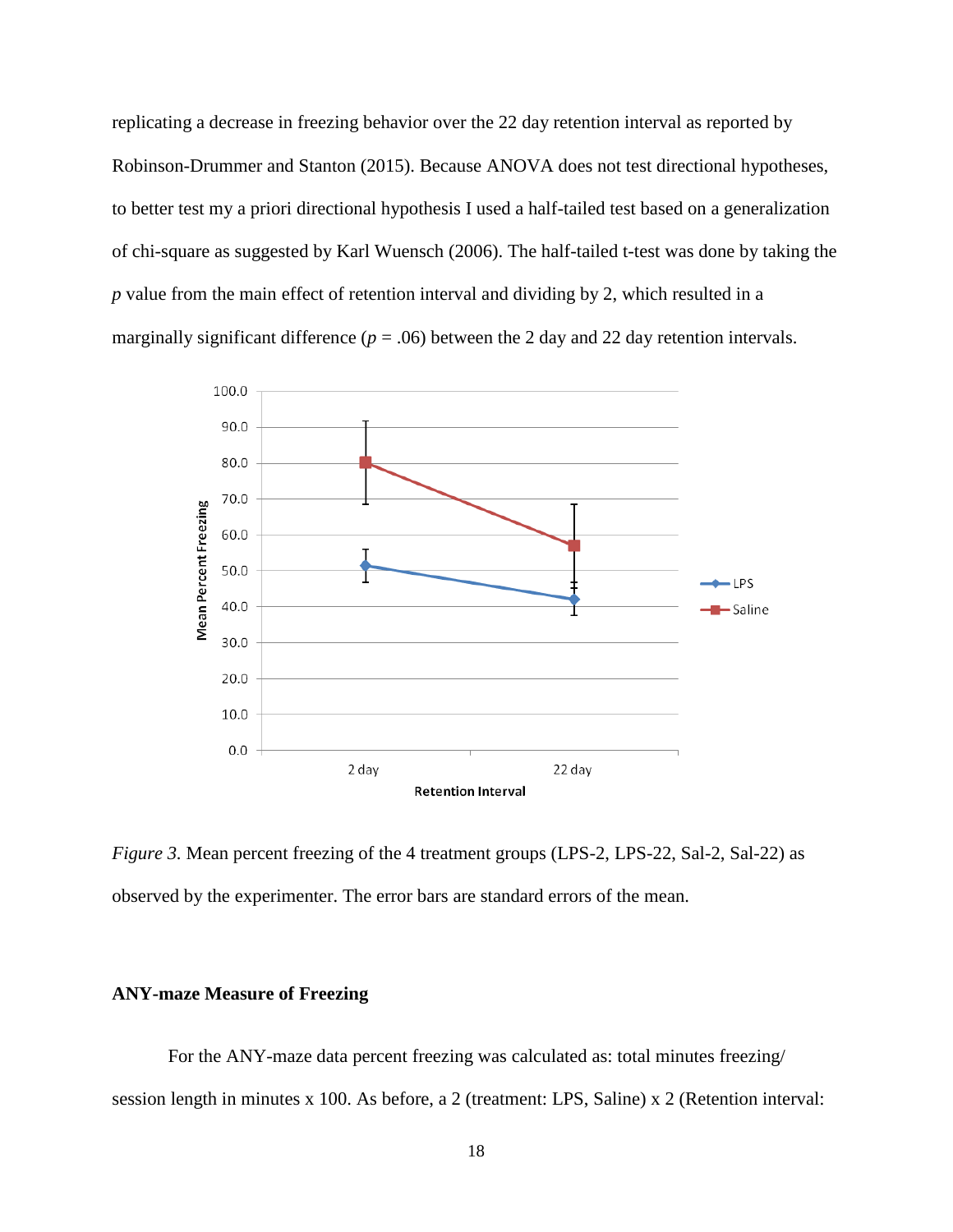2, 22 days) between groups analysis of variance (ANOVA) was performed on the data. Figure 4 shows the percentage of total freezing during the 6 minute test session as calculated by the ANYmaze software. The results are very similar to the observation data described previously. The main effect of LPS-treatment was again statistically significant with a large effect size,  $F(1,28)$  = 9.126,  $p = .005$ ,  $\eta^2$ <sub>p</sub> = .246, but the main effect of retention interval was again not statistically significant with a small effect size,  $F(1,28) = .797$ ,  $p = .379$ ,  $\eta^2$ <sub>p</sub> = .028. The treatment by retention interval interaction was also not significant,  $F(1,28) = .219$ ,  $p = .644$ ,  $\eta_{\text{p}}^2 = .008$ . A half-tailed test of retention interval did not yield a significant value  $(p = .19)$  for this data, however.



*Figure 4.* Mean percent freezing of the 4 treatment groups (LPS-2, LPS-22, Sal-2, Sal-22) as measured by ANY-maze. The error bars are standard errors of the mean.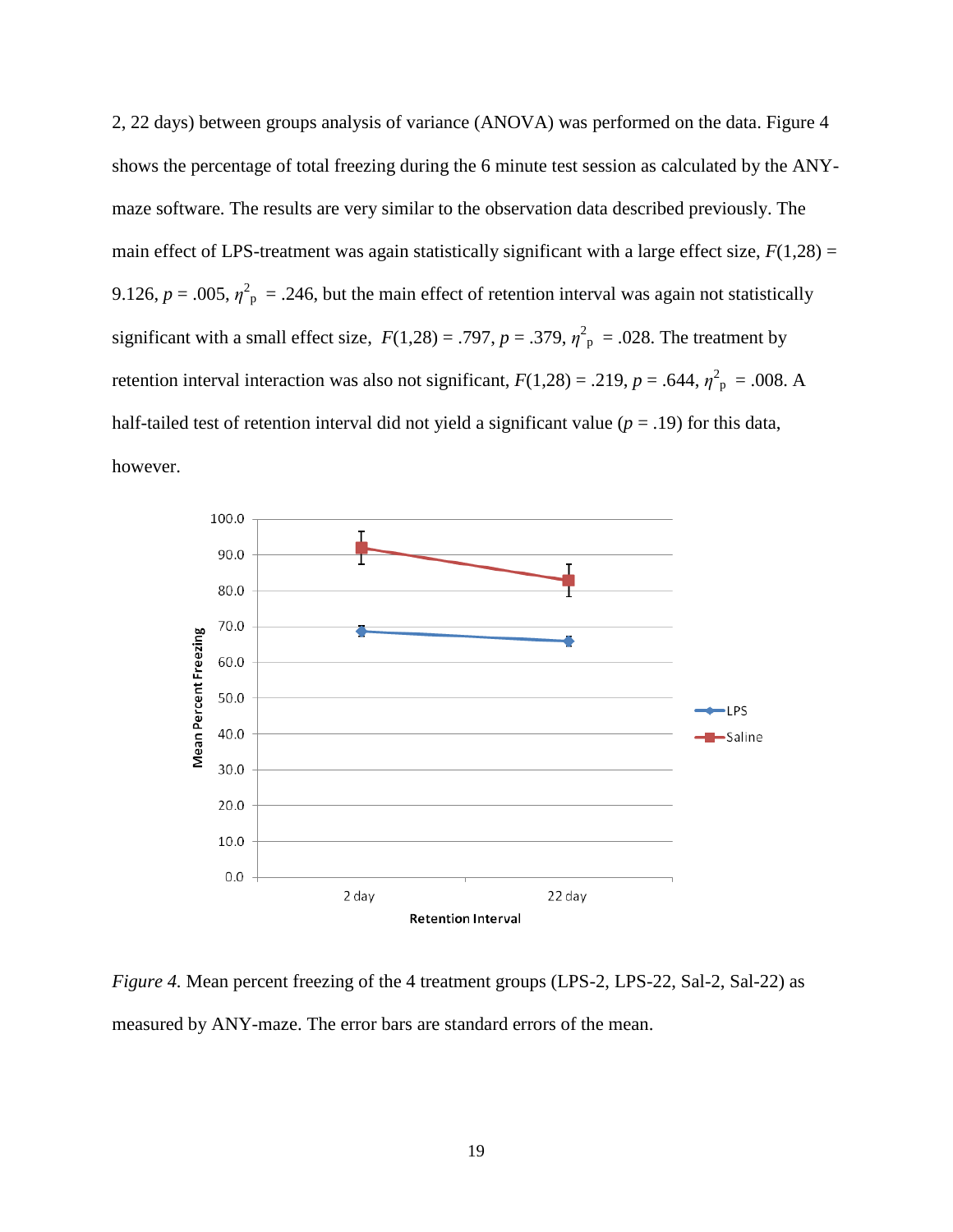#### **Discussion**

<span id="page-27-0"></span>The current study aimed to examine the effect of LPS treatment on the learning of a context-shock association in juvenile (24 day old) rats after a 2 or 22 day retention interval between context preexposure and context-shock parings. LPS (or saline) treatment occurred immediately after context preexposure. By triggering immune system activation LPS may interfere with learning by disrupting consolidation of the memory of the context and preventing the acquisition of condition fear to the context (Holden et al., 2004; Kitamura, et al., 2009; Matsuoka, 2011). However the neurogenesis hypothesis of IA suggests that because LPS disrupts neurogenesis, the forgetting typically seen at 22 days (Robinson-Drummer and Stanton, 2015) may be ameliorated by preventing new neurons from disrupting previously established memories of a context, a hippocampally mediated task. LPS resulted in significantly lower rates of freezing compared to saline rats at both retention intervals failing to provide any support to the neurogenesis hypotheses.

Saline rats froze significantly more than LPS rats, suggesting LPS disrupted overall learning. One possible explanation for this may be the dose of 0.1 mg/kg LPS used could have been high enough to produce a neuroinflammatory response, thereby causing a learning deficit, but not sufficient to decrease neurogenesis. No direct measure of neurogenesis was included in the current experiment, so it cannot be determined with certainty if neurogenesis was impacted by LPS. Another possibility is that the timing of LPS treatment was not ideal and should have been administered after 24 hours to allow for consolidation of the context memory. The LPS treated groups may have never learned the association between the shock and the context, even after context preexposure. By administering LPS immediately after context preexposure there may have been no opportunity for a memory consolidation and therefore no "engram" to be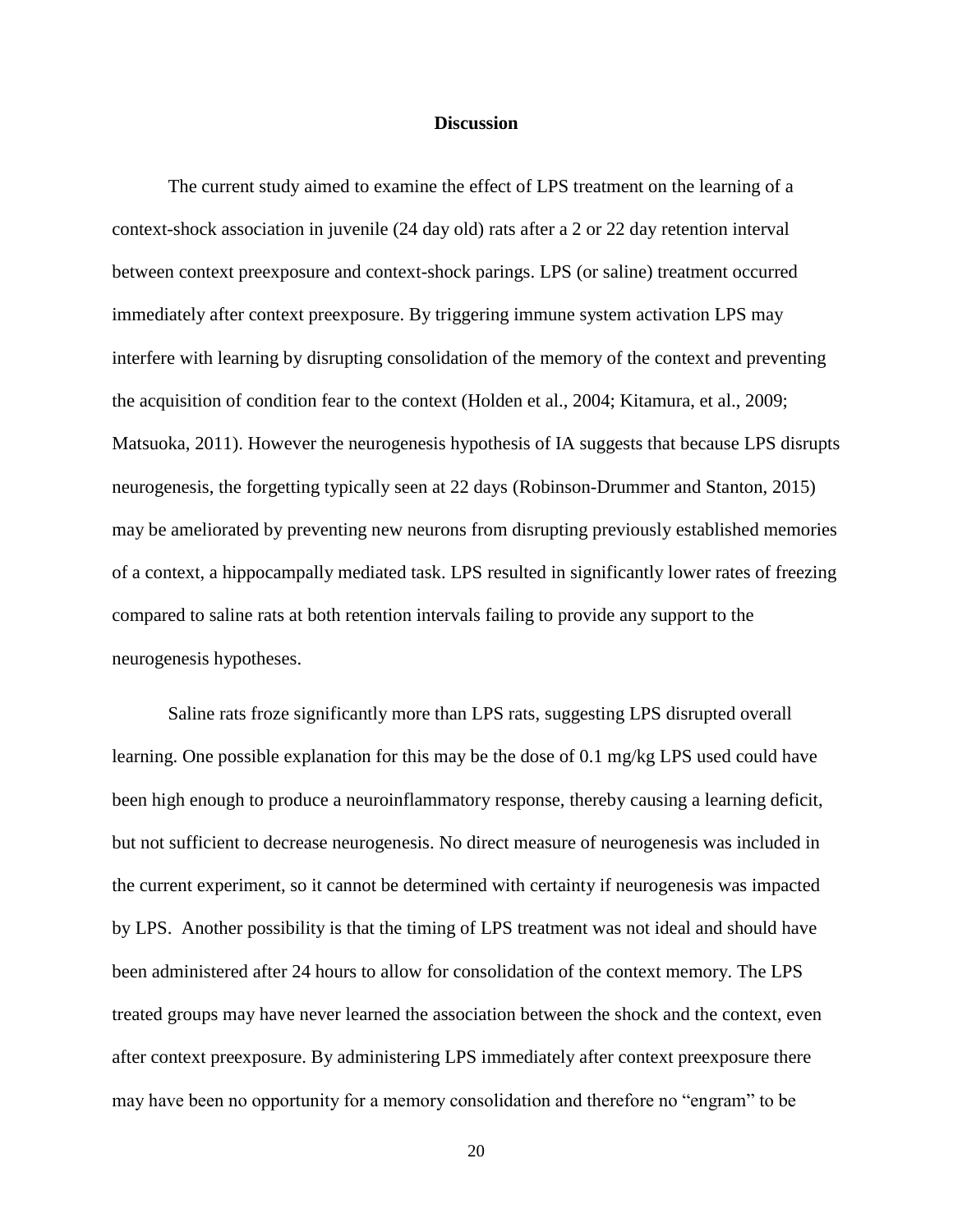covered up by more neurogenesis. One concern with interpreting these results is identifying the difference between learning issues and performance issues, particularly in the LPS-2 day retention interval group. As previously mentioned LPS may have disrupted learning of the contextual task, thereby decreasing fear during testing. It is also possible that 2 days after LPS injection the rats were feeling negative side effects of the drug, interfering with their performance. Anecdotally, rats injected with LPS showed no symptoms of LPS-induced sickness in the days following injection. Observations showed no difference in eating and drinking behavior between LPS and saline rats, and no noted behavioral differences. Moreover any undetected illness is unlikely to have lingered over 22 days in the 22 day retention group who also showed a deficit. LPS appears to have disrupted the consolidation (as seen in Holden et al., 2004) or eventual retrieval of the memory of the context (as seen in adult rats in Czerniawski & Guzowski, 2014 and Czerniawski, Miyashita, Lewandowski, & Guzowski, 2015).

Based upon the results of Robinson-Drummer and Stanton (2015) I predicted that rats tested at the 22-day retention interval would display less freezing than the rats tested after a 2 day retention interval. This effect of the retention interval on conditioned freezing is an important characteristic necessary to define the CPFE task as a measure of IA. In addition because the CPFE is a hippocampally-dependent task this decline in performance is consistent with the argument that there is rapid forgetting of a declarative memory. The results showed a decline in freezing across the retention interval, and the half-tailed test of experimenter data just missed the traditional cutoff for statistical significance. Interestingly the decrease in percent freezing in the Robinson-Drummer and Stanton's (2015) study when comparing their 1 day retention and 22 day retention groups was only by 10% (see their Figure 1). In the current study saline-treated groups decreased by 23.26% (looking at experimenter freezing data, implications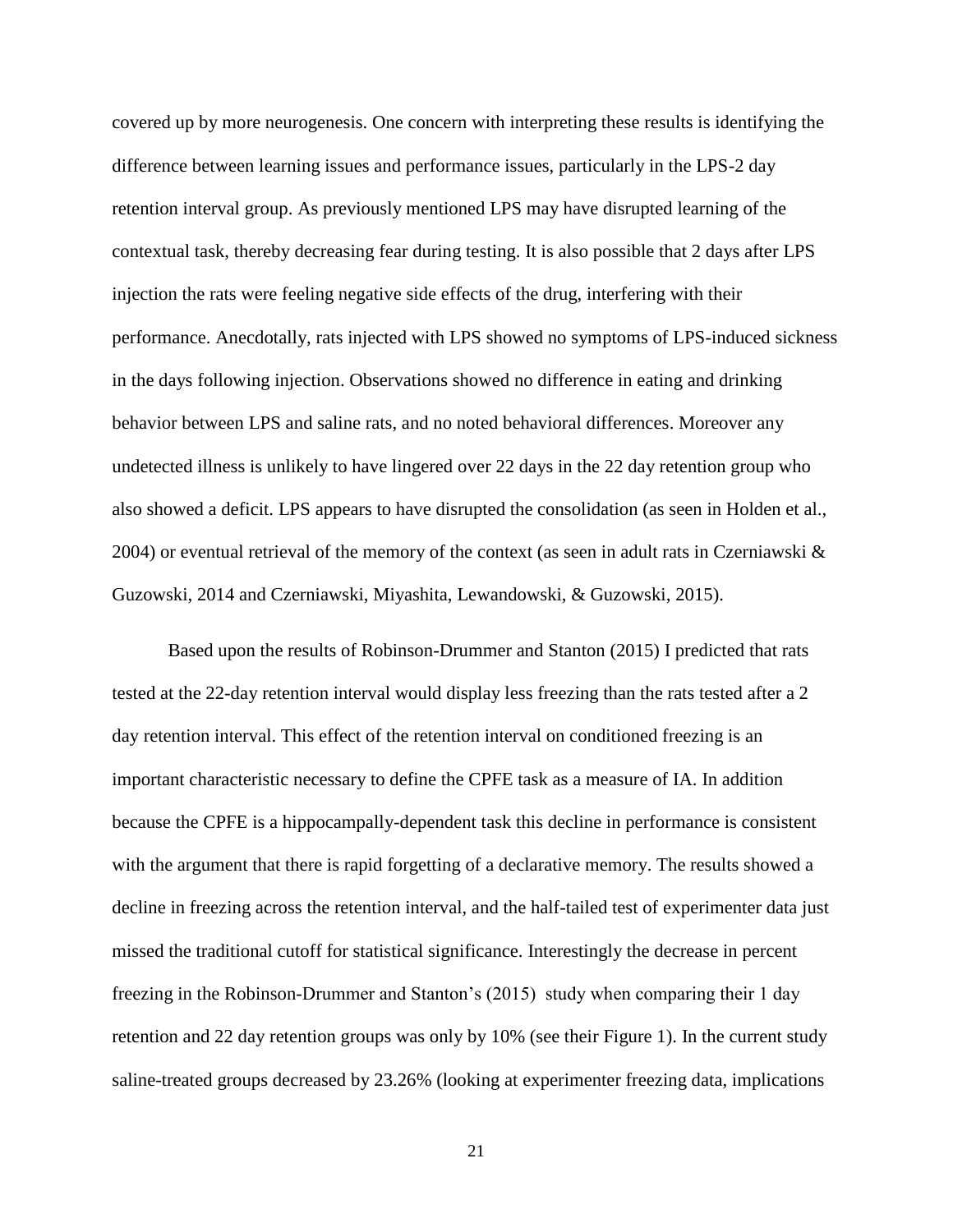of different freezing measures are discussed later). One weakness in the design of the present experiment is that additional control groups were not included to compare freezing in groups that did not experience preexposure to the context. Thus it is difficult to know what level of "baseline" freezing occurred in the present experiment. For example, the relative novelty of the chamber alone elicits some freezing independent of the context-shock association. Robinson-Drummer and Stanton (2015) did include control groups that were preexposed to an alternate unfamiliar context for comparison and obtained a statistically significant effect of retention interval compared to the control groups (i.e., a statistically significant preexposure condition x retention interval interaction). Because of the lack of controls to assess baseline freezing in the present experiment confirmation of forgetting over the 22 retention interval may have been made more difficult. Nevertheless, the half-tailed test based on my *a prior* directional hypothesis resulted in a marginally statistically significant difference in retention interval in saline-treated rats. Thus, the medium-sized effect size from the ANOVA results and the directional t-test analysis provides some support for an effect of the retention interval on conditioned freezing.

Inspection of Figures 3 and 4 reveals a disparity between freezing scores for the two methods of measurement used. The difference in mean freezing scores for each of the four groups seen between the experimenter recorded data and ANY-maze data, can be explained multiple ways. Freezing is a behavior that is hard to detect and accurately measure as it can be hard to distinguish between freezing behavior and immobility produced by a lack of exploratory behavior. A discrepancy between what is defined as actual freezing may exist between the human experimenter and ANY-maze software. The experimenter reported a lower rate of freezing than ANY-maze, potentially due to a more stringent definition of freezing behavior. Other possible contributing factors include the method in which freezing was observed. The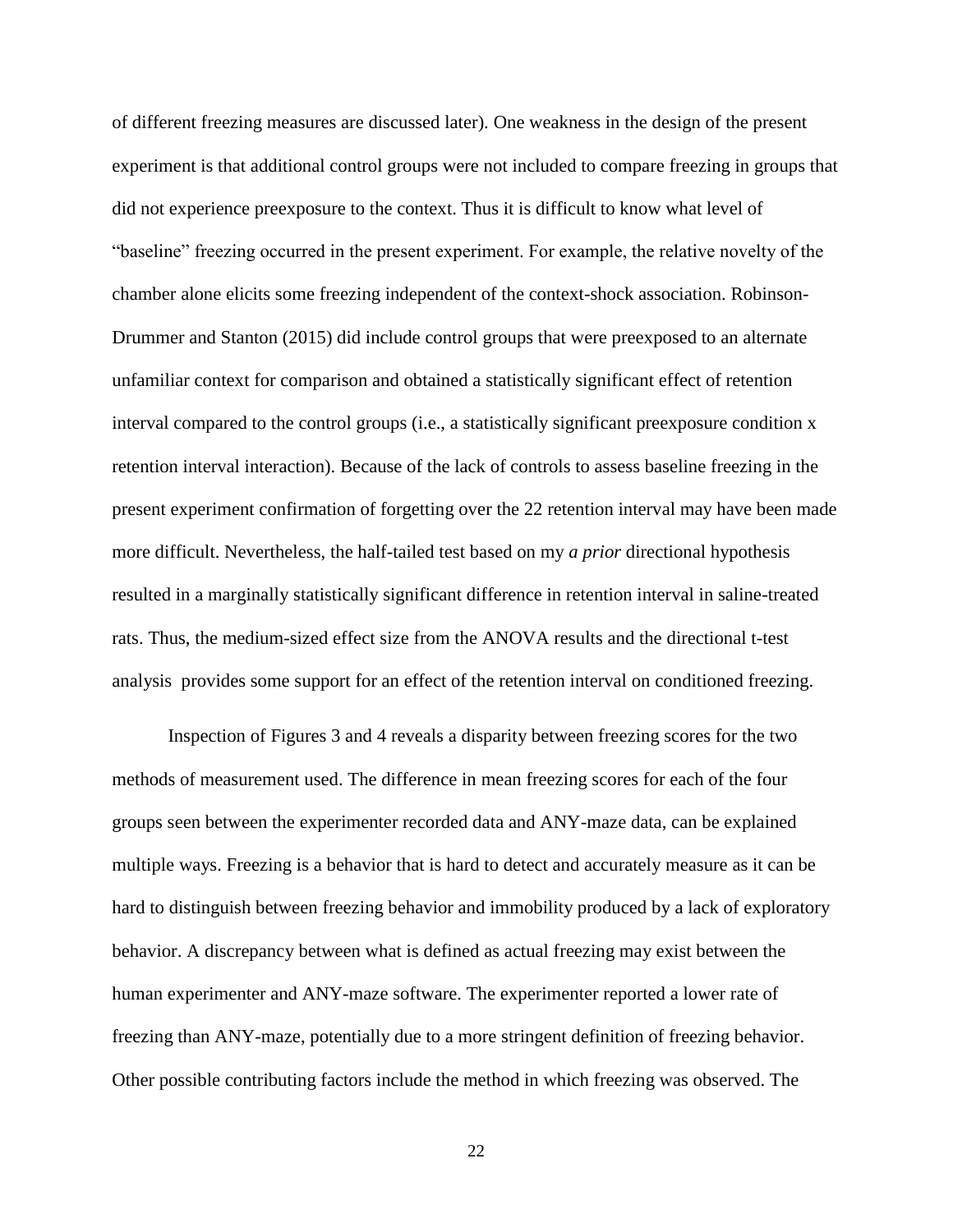experimenter measured freezing at an interval of every six seconds for six minutes, a total of 61 interval measurements. The number of intervals spent freezing was then converted into a percentage. ANY-maze recorded total freezing time during the session. This difference in how frequently freezing was measured within the six minute time frame may contribute to the inconsistencies of mean freezing between the two methods used. Other contributory factors are anecdotal in nature and could not be measured at the time of testing. When the experimenter viewed the live feed of the animal in the testing chamber to determine freezing rates, the feed displayed an indicator of the subject being tracked by ANY-maze. On numerous occasions the experimenter observed inaccuracies in this tracking location, where the tracking location did not match the animal's movement. Possible contributory factors that could have caused the ANYmaze software to not accurately track the subject include an insufficient amount of light in the chambers, not enough of a contrast between the color of the animal and the background, the small size of the animals, and having to track animals from a side view, rather than a view from above (which has a higher accuracy rate). Despite the limitations of the two tracking methods used both approaches showed a statistically significant main effect of LPS treatment on conditioned freezing with a large effect size.

The present study used the CPFE to measure the effects of LPS on contextual fear conditioning in developing rats but further research needs to identify if this procedure is a reliable and valid measure of IA. Future research using the CPFE should ensure to include the proper control groups to help shed light on the theoretical issues regarding the ontogeny of memory and whether a multiple memory systems approach or an ecological unitary system approach is most useful. The effects of LPS are complex, with the present study giving evidence of a disruptive effect of LPS on learning, possibly during consolidation or contextual memory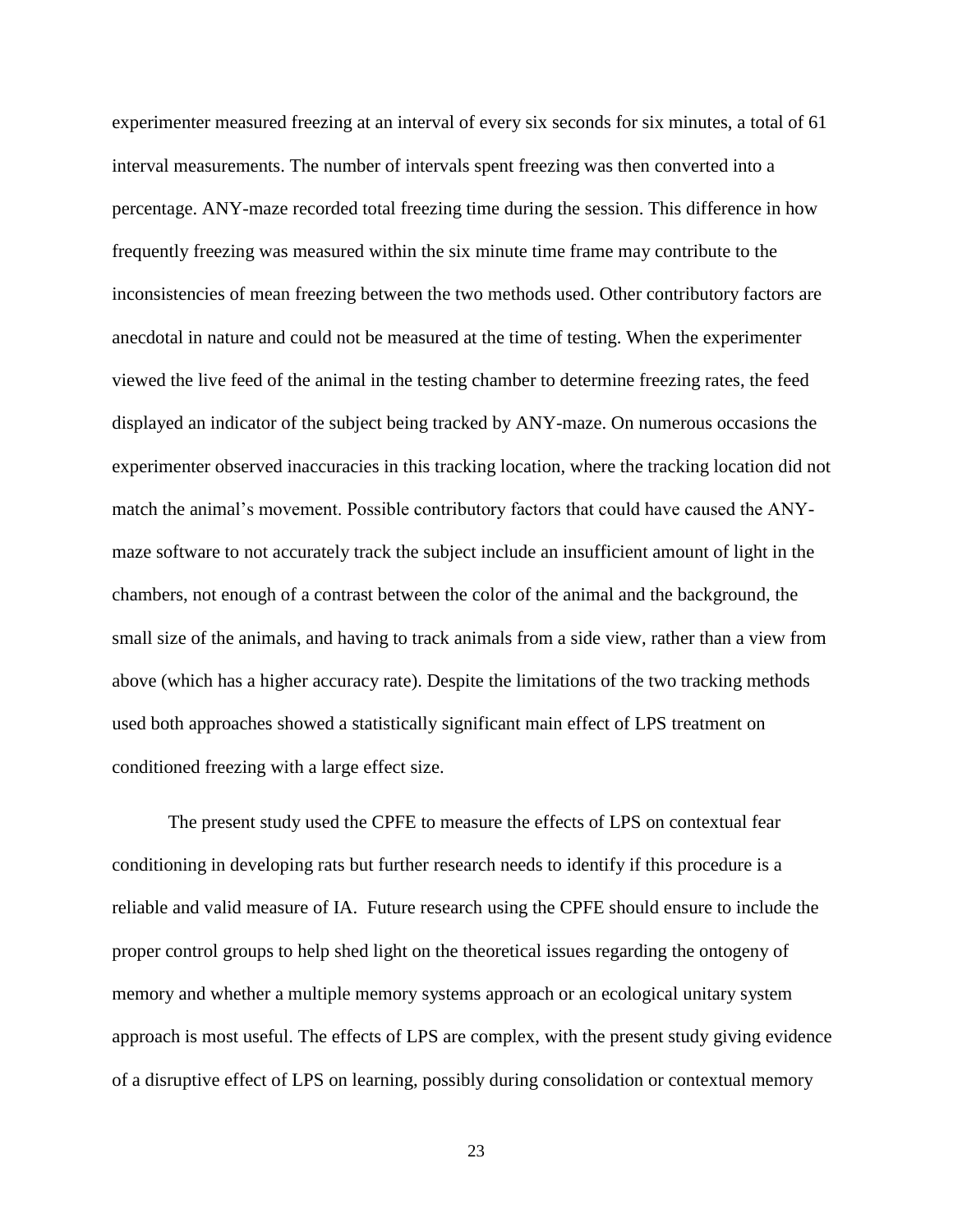retrieval. To better understand the effects of immune system activation on CPFE and retention interval a detailed parametric study is needed with the appropriate manipulations of LPS dose and time of injection. Because of the complex effects of LPS, to test the neurogenesis hypothesis of IA it may be beneficial for future researchers to use other methods to reduce neurogenesis.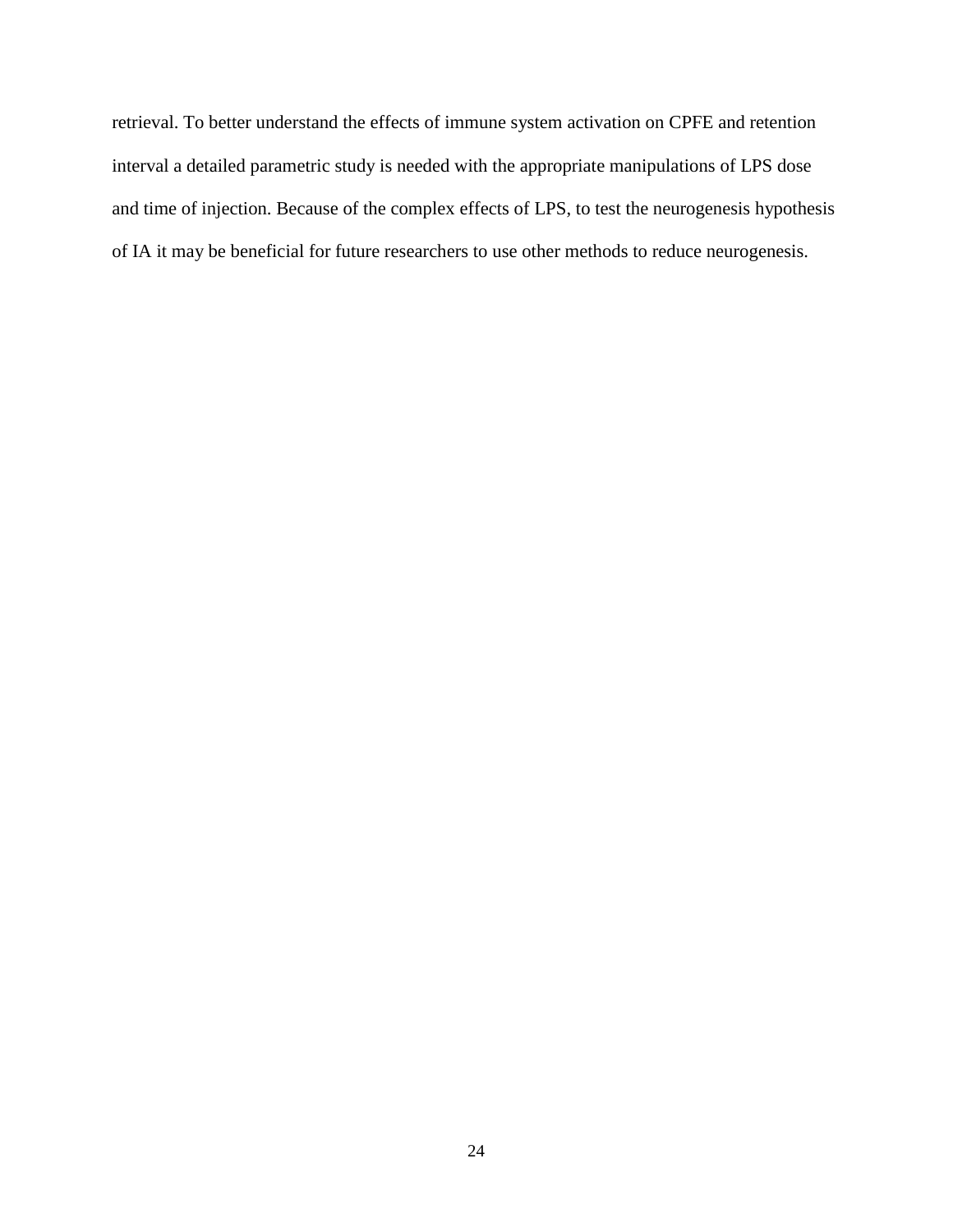#### **References**

- <span id="page-32-0"></span>Abraham, W. C., & Robins, A. (2005). Memory retention–the synaptic stability versus plasticity dilemma. *Trends in neurosciences, 28*(2), 73-78. doi:10.1016/j.tins.2004.12.003
- Aimone, J. B., Wiles, J., & Gage, F. H. (2006). Potential role for adult neurogenesis in the encoding of time in new memories. *Nature Neuroscience*, *9*(6), 723-727. doi:10.1038/nn1707
- Akers, K. G., Martinez-Canabal, A., Restivo, L., Yiu, A. P., De Cristofaro, A., Hsiang, H. L. L., ... & Ohira, K. (2014). Hippocampal neurogenesis regulates forgetting during adulthood and infancy. *Science*, *344*(6184), 598-602. doi:10.1126/science.1248903
- Alexander, C., & Rietschel, E. T. (2001). Invited review: bacterial lipopolysaccharides and innate immunity. *Journal of endotoxin research*,*7*(3), 167-202. doi: 10.1177/09680519010070030101
- Anagnostaras, S. G., Gale, G. D., & Fanselow, M. S. (2002). The hippocampus and Pavlovian fear conditioning: reply to Bast et al. *Hippocampus, 12*(4), 561-565. doi: 10.1002/hipo.10071
- Bachevalier, J. (2013). Immaturity: Relationship To Infantile Amnesia. *In Developmental behavioral neuroscience: The Minnesota symposia on child psychology* (Vol. 24, p. 129). Psychology Press.
- Barrientos, R. M., O'Reilly, R. C., & Rudy, J. W. (2002). Memory for context is impaired by injecting anisomycin into dorsal hippocampus following context exploration. *Behavioural brain research, 134*(1), 299-306.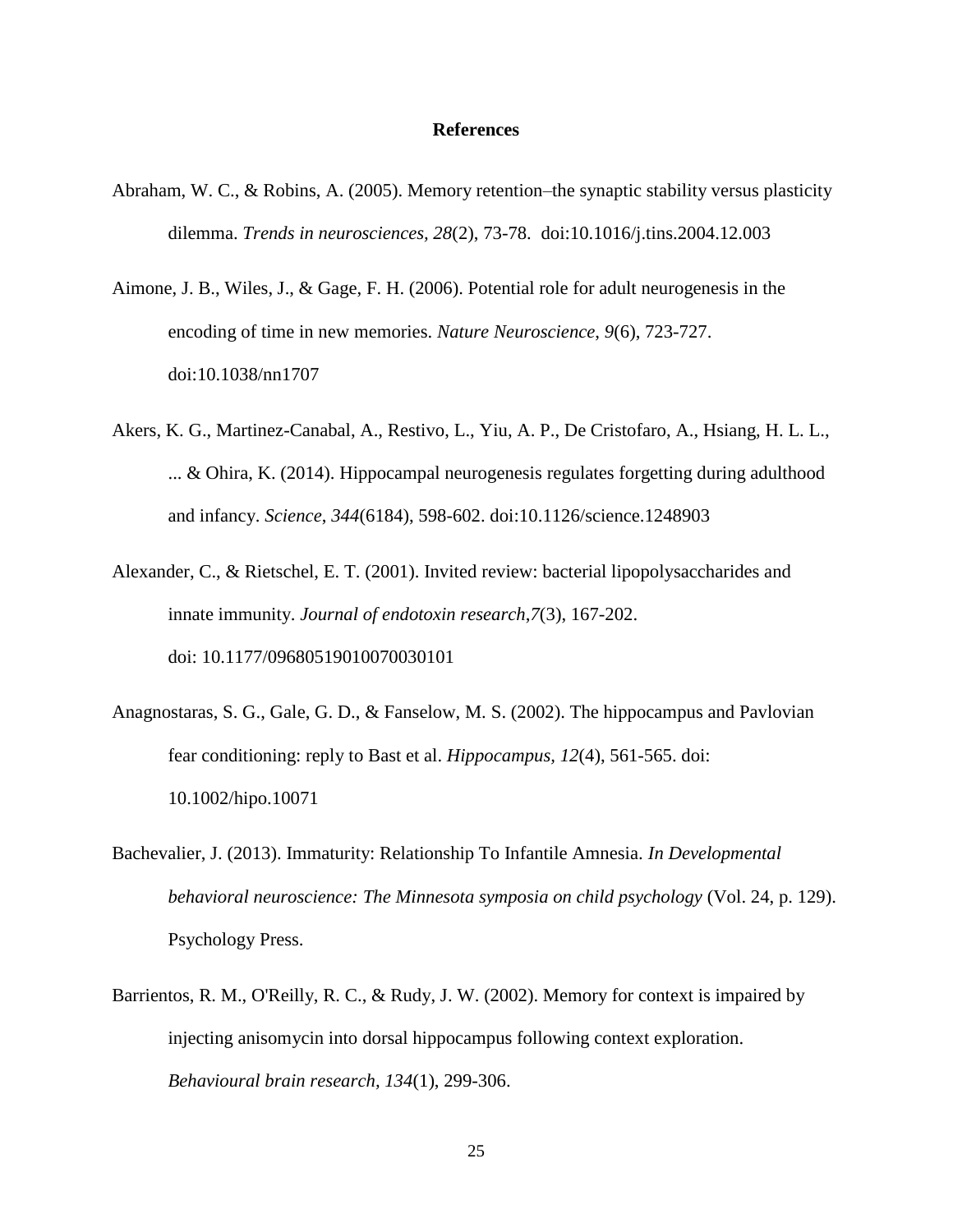- Bevins, R. A., & McPhee, J. E. (1997). Converging evidence for one-trial context fear conditioning with an immediate shock: Importance of shock potency. *Journal of Experimental Psychology: Animal Behavior Processes, 23*(3), 312-324.
- Bilbo, S. D., Levkoff, L. H., Mahoney, J. H., Watkins, L. R., Rudy, J. W., & Maier, S. F. (2005). Neonatal infection induces memory impairments following an immune challenge in adulthood. *Behavioral Neuroscience, 119*(1), 293-301. doi:10.1037/0735-7044.119.1.293
- Bilbo, S. D., Newsum, N. J., Mahoney, J. H., Sprunger, D. P., Watkins, L. R., Rudy, J. W., et al. (2006). Maternal care modulation of neonatal infection-facilitated cognitive impairment in adulthood. *Frontiers in Neuroendocrinology, 27*(1), 107. doi: 10.1016/j.yfrne.2006.03.265
- Callaghan, B. L., Li, S., & Richardson, R. (2014). The elusive engram: what can infantile amnesia tell us about memory?. *Trends in neurosciences, 37*(1), 47-53. doi:10.1016/j.tins.2013.10.007
- Cameron, H. A., & Mckay, R. D. (2001). Adult neurogenesis produces a large pool of new granule cells in the dentate gyrus. *Journal of Comparative Neurology*, *435*(4), 406-417.
- Campbell, B. A., & Campbell, E. H. (1962). Retention and extinction of learned fear in infant and adult rats. *Journal of Comparative and Physiological Psychology*, *55*(1), 1. doi: 10.1037/h0049182
- Campbell, B. A., Jaynes, J., & Misanin, J. R. (1968). Retention of a light-dark discrimination in rats of different ages. *Journal of Comparative and Physiological Psychology*, *66*(2), 467. doi: 10.1037/h0026360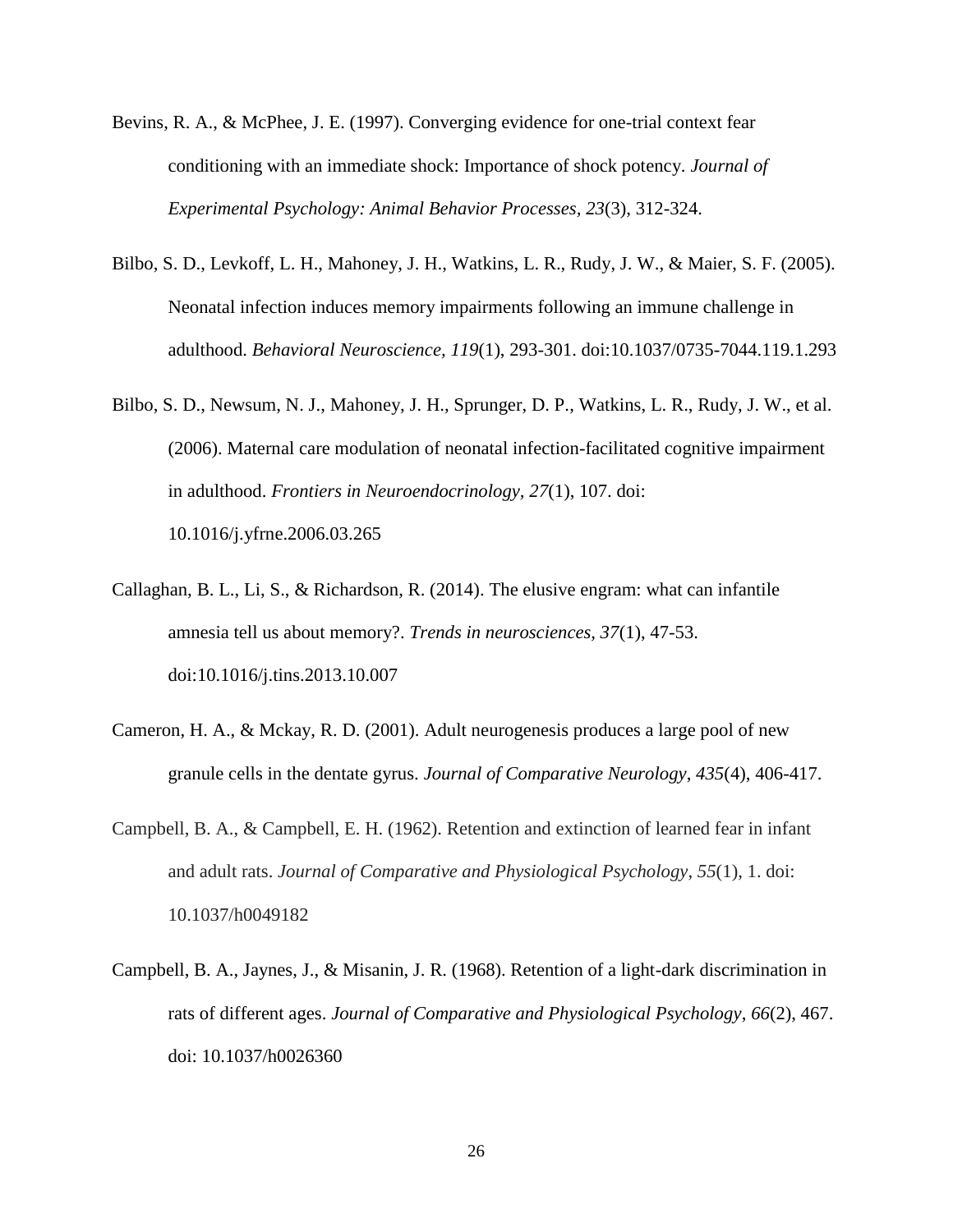- Campbell, B. A., Misanin, J. R., White, B. C., & Lytle, L. D. (1974). Species differences in ontogeny of memory: Indirect support for neural maturation as a determinant of forgetting. *Journal of Comparative and Physiological Psychology*, *87*(2), 193. doi: 10.1037/h0036866
- Campbell, B.A. & Spear, N.E. (1972). Ontogeny of memory. *Psychological Review, 79*, 215- 236. doi: 10.1037/h0032690
- Cohen, J. (1992). A Power Primer. *Psychological Bulletin, Vol 112(1*), 155-159. doi:10.1037/0033-2909.112.1.155
- Cowan, N. (2008). What are the differences between long-term, short-term, and working memory? *Progress in Brain Research*, *169*, 323–338. doi:10.1016/S0079- 6123(07)00020-9
- Curlik, D. M., II, DiFeo, G., & Shors, T. J. (2014). Preparing for adulthood: thousands upon thousands of new cells are born in the hippocampus during puberty, and most survive with effortful learning. *Frontiers in neuroscience, 8,* 70. doi: 10.3389/fnins.2014.00070
- Czerniawski, J., & Guzowski, J. F. (2014). Acute neuroinflammation impairs context discrimination memory and disrupts pattern separation processes in hippocampus. *The Journal of neuroscience*, *34*(37), 12470-12480. doi: 10.1523/JNEUROSCI.0542-14.2014
- Czerniawski, J., Miyashita, T., Lewandowski, G., & Guzowski, J. F. (2015). Systemic lipopolysaccharide administration impairs retrieval of context–object discrimination, but not spatial, memory: Evidence for selective disruption of specific hippocampusdependent memory functions during acute neuroinflammation. *Brain, Behavior, and Immunity, 44*, 159-166. doi:10.1016/j.bbi.2014.09.014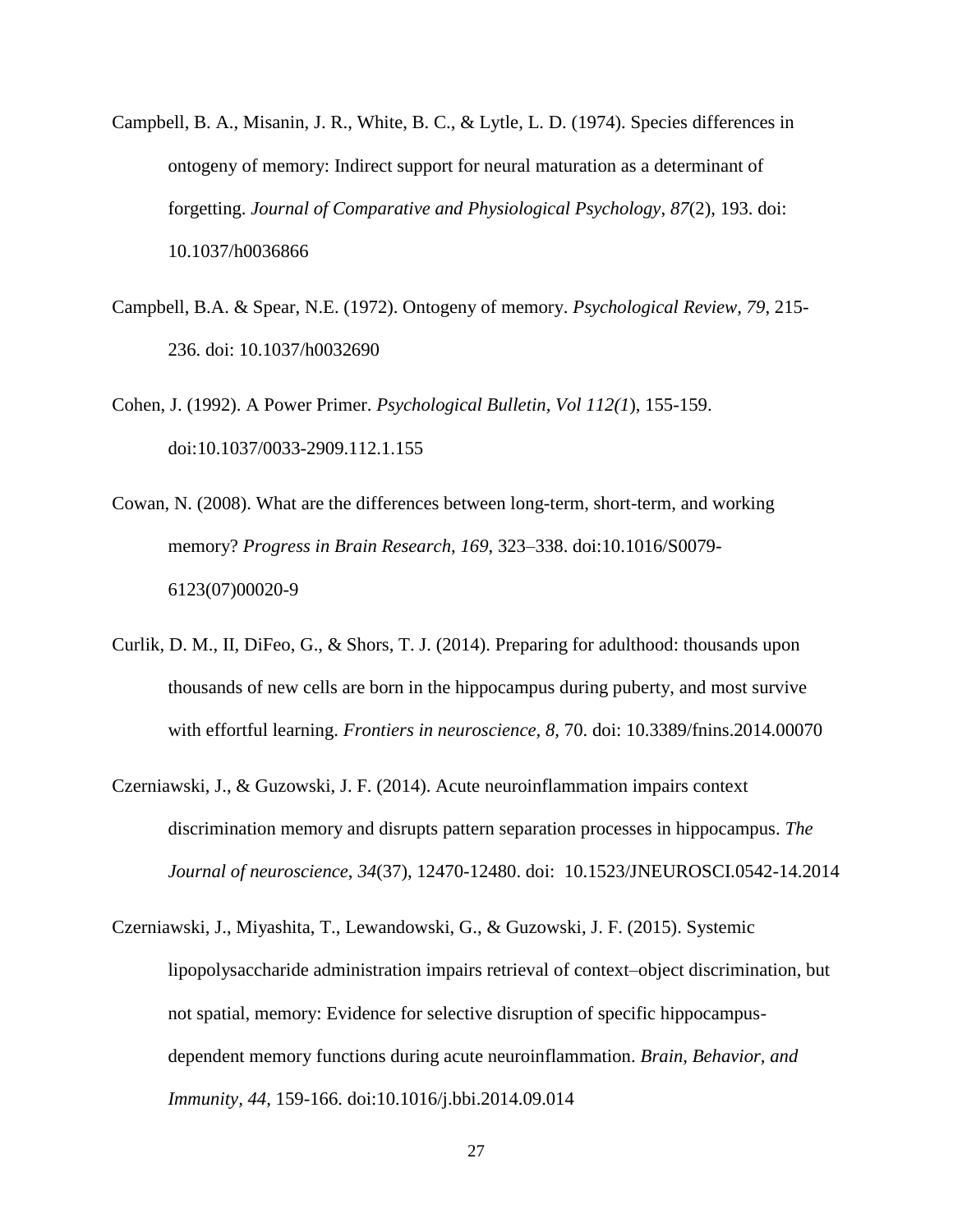- Davis, J. M., & Rovee-Collier, C. K. (1983). Alleviated forgetting of a learned contingency in 8 week-old infants. *Developmental Psychology*, *19*(3), 353. doi: 10.1037/0012- 1649.19.3.353
- Eichenbaum, H. (2004). Hippocampus: cognitive processes and neural representations that underlie declarative memory. *Neuron, 44*(1), 109-120. doi:10.1016/j.neuron.2004.08.028
- Ekdahl, C. T., Claasen, J. H., Bonde, S., Kokaia, Z., & Lindvall, O. (2003). Inflammation is detrimental for neurogenesis in adult brain. *Proceedings of the National Academy of Sciences, 100*(23), 13632-13637.
- Eriksson, P. S., Perfilieva, E., Björk-Eriksson, T., Alborn, A. M., Nordborg, C., Peterson, D. A., & Gage, F. H. (1998). Neurogenesis in the adult human hippocampus. *Nature medicine*, *4*(11), 1313-1317.
- Fan, L. W., Pang, Y. I., Lin, S., Tien, L. T., Ma, T., Rhodes, P. G., & Cai, Z. (2005). Minocycline reduces lipopolysaccharide‐induced neurological dysfunction and brain injury in the neonatal rat. *Journal of neuroscience research, 82*(1), 71-82. doi: 10.1002/jnr.20623
- Fan, L., Tien, L., Mitchell, H. J., Rhodes, P. G., & Cai, Z. (2008). A-phenyl-N-tert-butyl-nitrone ameliorates hippocampal injury and improves learning and memory in juvenile rats following neonatal exposure to lipopolysaccharide. *European Journal of Neuroscience, 27*(6), 1475-1484. doi:10.1111/j.1460-9568.2008.06121.x
- Fanselow, M. S. (1999). Learning theory and neuropsychology: Configuring their disparate elements in the hippocampus. *Journal of Experimental Psychology: Animal Behavior Processes, 25*(3), 275.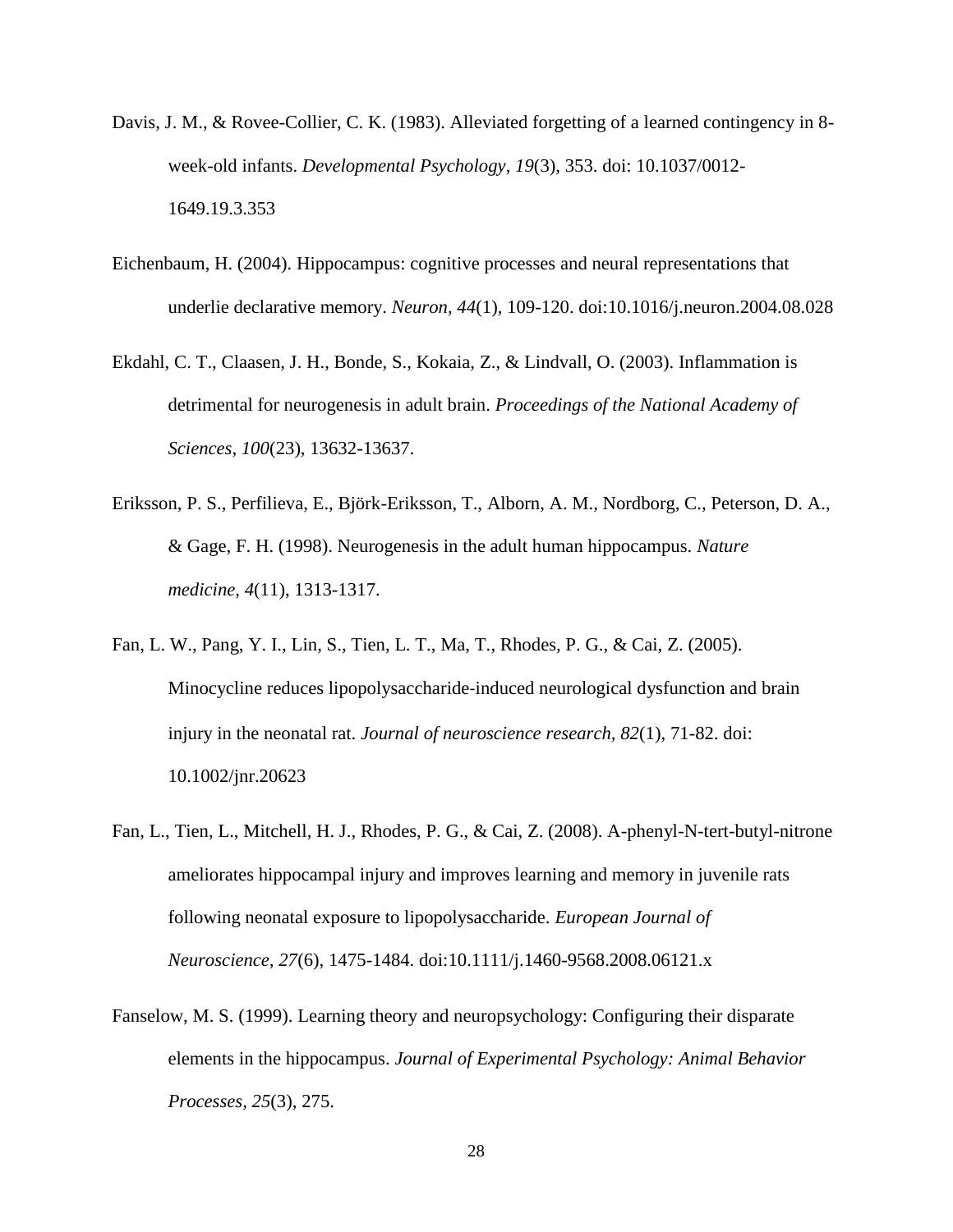- Fanselow, M. S., & Bolles, R. C. (1979). Naloxone and shock-elicited freezing in the rat. *Journal of comparative and physiological psychology*,*93*(4), 736.
- Fanselow, M. S., DeCola, J. P., De Oca, B. M., & Landeira-Fernandez, J. (1995). Ventral and dorsolateral regions of the midbrain periaqueductal gray (PAG) control different stages of defensive behavior: Dorsolateral PAG lesions enhance the defensive freezing produced by massed and immediate shock. *Aggressive Behavior, 21*(1), 63-77.
- Fujioka, H., & Akema, T. (2010). Lipopolysaccharide acutely inhibits proliferation of neural precursor cells in the dentate gyrus in adult rats. *Brain research*, 135235-42. doi:10.1016/j.brainres.2010.07.032
- Green, H. F., & Nolan, Y. M. (2014). Inflammation and the developing brain: consequences for hippocampal neurogenesis and behavior. *Neuroscience & Biobehavioral Reviews, 40*, 20- 34. doi: 10.1016/j.neubiorev.2014.01.004.
- Greenough, W. T., Black, J. E., & Wallace, C. S. (1987). Experience and brain development. *Child development, 58*(3), 539-559. doi: 10.1111/1467-8624.ep7264422
- Harré, E. -., Galic, M. A., Mouihate, A., Noorbakhsh, F., & Pittman, Q. J. (2008). Neonatal inflammation produces selective behavioural deficits and alters N-methyl-D-aspartate receptor subunit mRNA in the adult rat brain. *European Journal of Neuroscience, 27*(3), 644-653. doi: 10.1111/j.1460-9568.2008.06031.x
- Hayne, H. (2004). Infant memory development: Implications for childhood amnesia. *Developmental Review*, *24*(1), 33-73. doi: 10.1016/j.dr.2003.09.007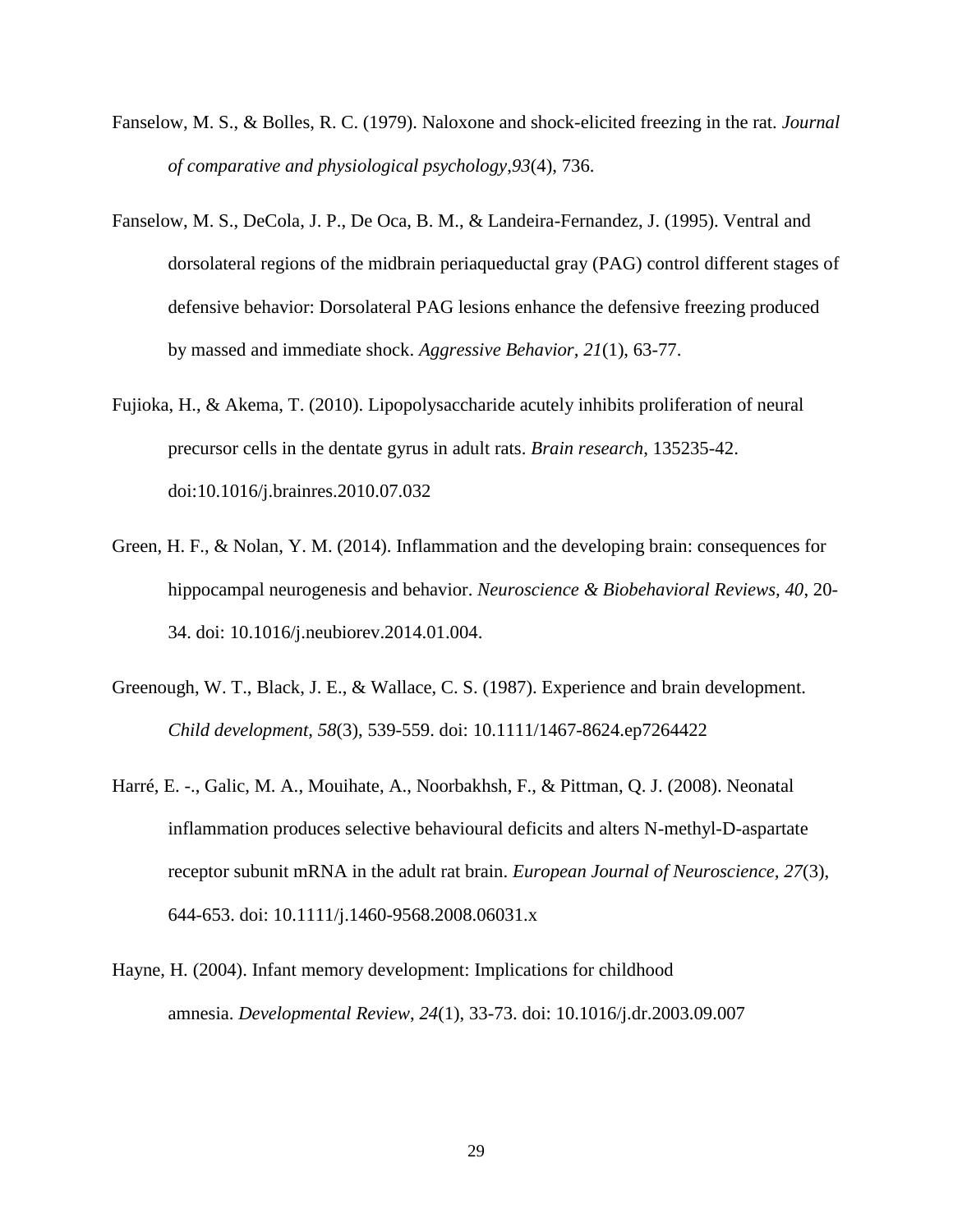- Hayne, H., Boniface, J., & Barr, R. (2000). The development of declarative memory in human infants: Age-related changes in deffered imitation. *Behavioral neuroscience*, *114*(1), 77. doi: 10.1037//0735-7044.114.1.77
- Holden, J. M., Overmier, J. B., Cowan, E. T., & Matthews, L. (2004). Effects of lipopolysaccharide on consolidation of partial learning in the Y-maze. *Integrative Physiological & Behavioral Science, 39*(4), 334-340.
- Howe, M. L. (2011). *The nature of early memory: An adaptive theory of the genesis and development of memory*. Oxford University Press.
- Josselyn, S. A., & Frankland, P. W. (2012). Infantile amnesia: a neurogenic hypothesis. *Learning & Memory*, *19*(9), 423-433. doi: 10.1101/lm.021311.110
- Kiernan, M. J., & Westbrook, R. F. (1993). Effects of exposure to a to-be-shocked environment upon the rat's freezing response: Evidence for facilitation, latent inhibition, and perceptual learning. *The Quarterly Journal of Experimental Psychology, 46*(3), 271-288. doi: 10.1080/14640749308401089
- Kim, D. Y., Hao, J., Liu, R., Turner, G., Shi, F., & Rho, J. M. (2012). Inflammation-mediated memory dysfunction and effects of a ketogenic diet in a murine model of multiple sclerosis. *Plos One, 7*(5), 1-8. doi: 10.1371/journal.pone.0035476.
- Kim, J. J., & Fanselow, M. S. (1992). Modality-specific retrograde amnesia of fear. *Science, 256*(5057), 675-677.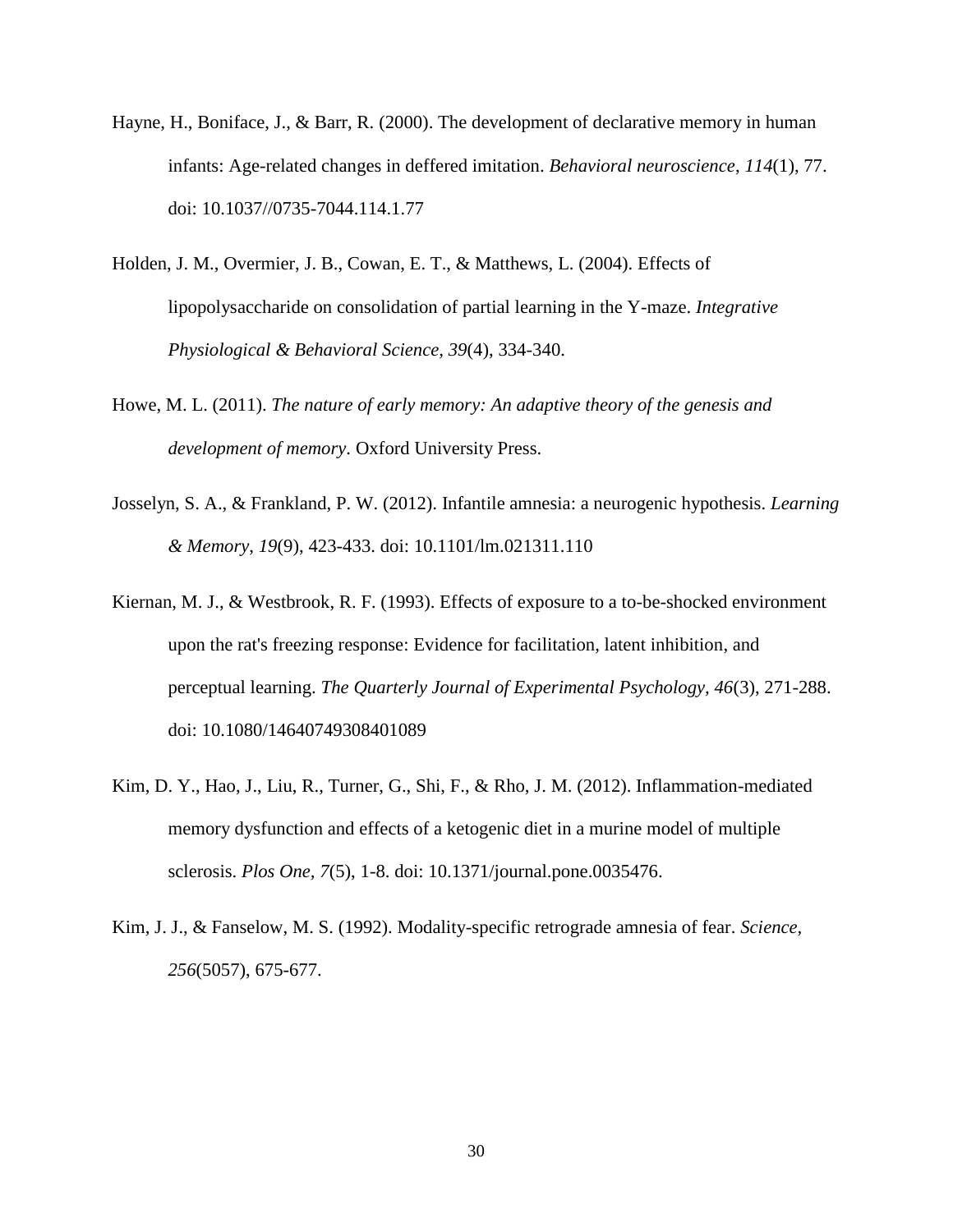- Kitamura, T., Saitoh, Y., Takashima, N., Murayama, A., Niibori, Y., Ageta, H., ... & Inokuchi, K. (2009). Adult neurogenesis modulates the hippocampus-dependent period of associative fear memory. *Cell, 139*(4), 814-827. doi: 10.1016/j.cell.2009.10.020
- Kohman, R. A., & Rhodes, J. S. (2013). Neurogenesis, inflammation and behavior. *Brain, behavior, and immunity*, *27*, 22-32. doi:10.1016/j.bbi.2012.09.003
- Kuhn, H. G., Dickinson-Anson, H., & Gage, F. H. (1996). Neurogenesis in the dentate gyrus of the adult rat: age-related decrease of neuronal progenitor proliferation. *The Journal of neuroscience, 16*(6), 2027-2033.
- Lee, J. W., Lee, Y. K., Yuk, D. Y., Choi, D. Y., Ban, S. B., Oh, K. W., & Hong, J. T. (2008). Neuro-inflammation induced by lipopolysaccharide causes cognitive impairment through enhancement of beta-amyloid generation. *J Neuroinflammation, 5*(1), 37. doi: 10.1186/1742-2094-5-37
- MacDonald, S., Uesiliana, K., & Hayne, H. (2000). Cross-cultural and gender differences in childhood amnesia. *Memory, 8*(6), 365-376. doi: 10.1080/09658210050156822.
- Matsuoka, Y. (2011). Clearance of fear memory from the hippocampus through neurogenesis by omega-3 fatty acids: a novel preventive strategy for posttraumatic stress disorder? *BioPsychoSocial medicine*, *5*(1), 1. doi: 10.1186/1751-0759-5-**3**

McGaugh, J. L. (2000). Memory--a century of consolidation. *Science, 287*(5451), 248-251.

Ming, G. L., & Song, H. (2005). Adult neurogenesis in the mammalian central nervous system. *Annu. Rev. Neurosci., 28*, 223-250. doi: 10.1146/annurev.neuro.28.051804.101459.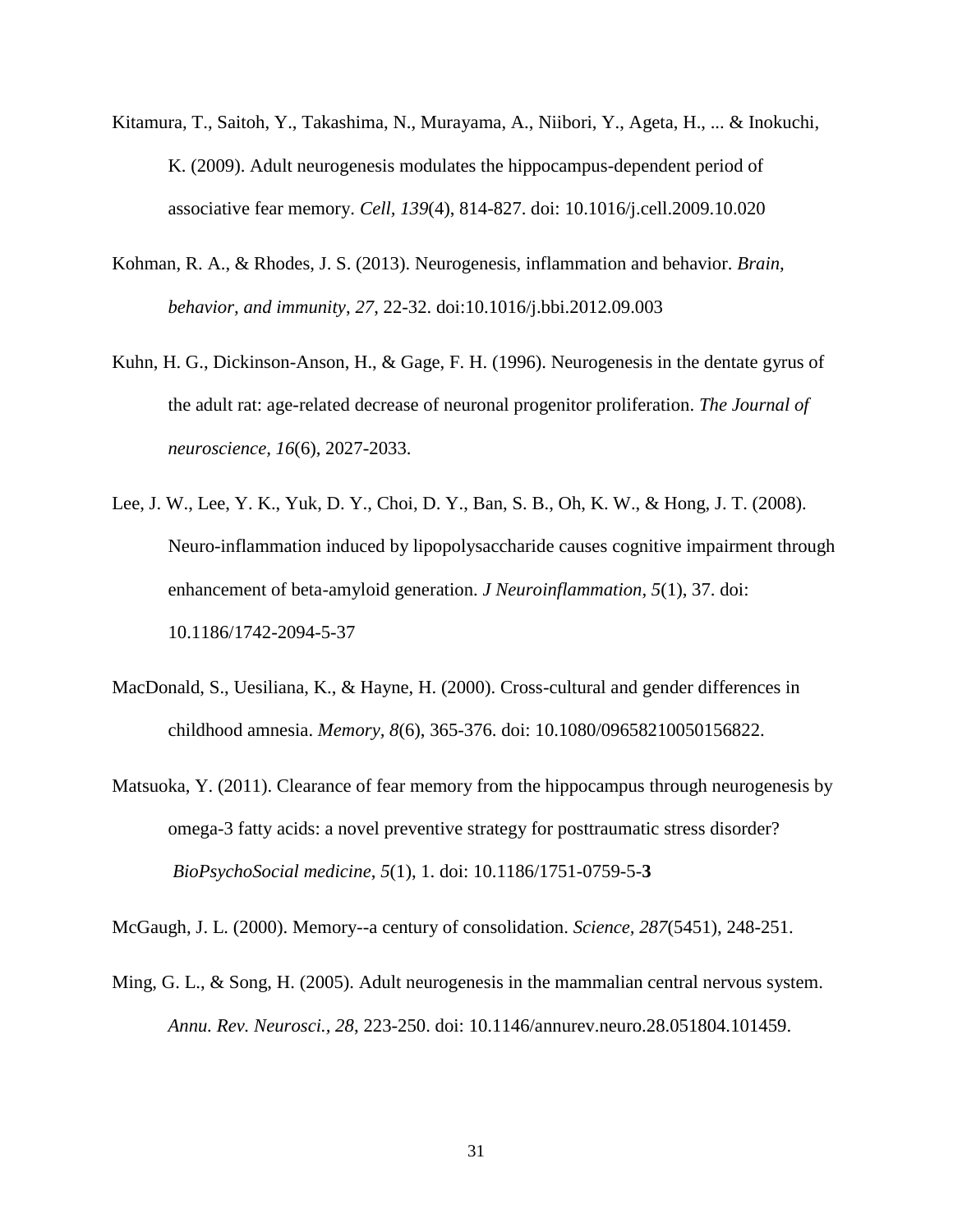- Monje, M. L., Toda, H., & Palmer, T. D. (2003). Inflammatory blockade restores adult hippocampal neurogenesis. *Science, 302*(5651), 1760-1765.
- Morris, R. G. M., Anderson, E., Lynch, G. S., & Baudryl, M. (1986). Selective impairment of learning and blockade of long-term potentiation by an N-methyl-D-aspartate. *Nature, 319*, 774-776. doi:10.1038/319774a0
- Mullally, S. L., & Maguire, E. A. (2014). Learning to remember: the early ontogeny of episodic memory. *Developmental cognitive neuroscience*, *9*, 12-29. doi:10.1016/j.dcn.2013.12.006
- Mullen, M. K. (1994). Earliest recollections of childhood: A demographic analysis. *Cognition, 52*(1), 55-79. doi:10.1016/0010-0277(94)90004-3
- Nemeroff, C. B., Bremner, J. D., Foa, E. B., Mayberg, H. S., North, C. S., & Stein, M. B. (2006). Posttraumatic stress disorder: a state-of-the-science review. *Journal of psychiatric research, 40*(1), 1-21. doi: 10.1016/j.jpsychires.2005.07.005.
- Peterson, C., & Parsons, B. (2005). Interviewing former 1-and 2-year olds about medical emergencies 5 years later. *Law and Human Behavior, 29*(6), 743. doi: 10.1007/s10979- 005-8378-0
- Peterson, C., & Whalen, N. (2001). Five years later: Children's memory for medical emergencies. *Applied Cognitive Psychology, 15*(7), S7-S24. doi: 10.1002/acp.832
- Phillips, R. G., & LeDoux, J. E. (1992). Differential contribution of amygdala and hippocampus to cued and contextual fear conditioning. *Behavioral neuroscience*, *106*(2), 274.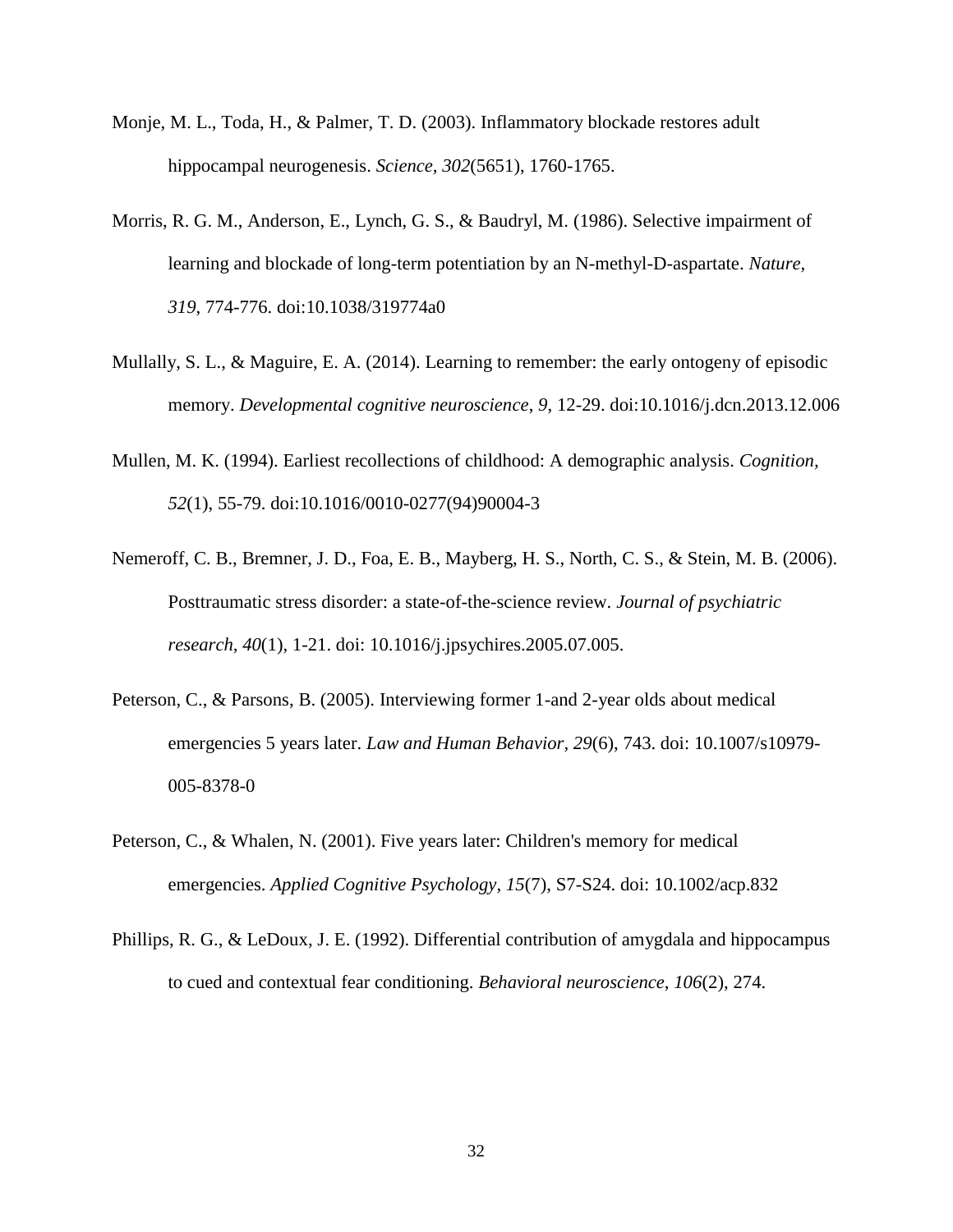- Ressler, K. J., & Mayberg, H. S. (2007). Targeting abnormal neural circuits in mood and anxiety disorders: from the laboratory to the clinic. *Nature neuroscience, 10*(9), 1116-1124. doi: 10.1038/nn1944.
- Robinson-Drummer, P. A., & Stanton, M. E.(2015) Using the context preexposure facilitation effect to study long-term context memory in preweanling, juvenile, adolescent, and adult rats. *Physiology & Behavior, 148, 22 - 28*, doi:10.1016/j.physbeh.2014.12.033
- Rovee-Collier, C. (1997). Dissociations in infant memory: rethinking the development of implicit and explicit memory. *Psychological review*, *104*(3), 467.
- Rovee-Collier, C. K., Sullivan, M. W., Enright, M., Lucas, D., & Fagen, J. W. (1980). Reactivation of infant memory. *Science*, *208*(4448), 1159-1161.
- Rovee-Collier, C., & Giles, A. (2010). Why a neuromaturational model of memory fails: Exuberant learning in early infancy. *Behavioural processes*,*83*(2), 197-206. doi: 10.1016/j.beproc.2009.11.013
- Rovee-Collier, C., & Hartshorn, K. (1999). Long-term maintenance of infant memory. *Contract*, *8854*, 8020.
- Rudy, J. W., Barrientos, R. M., & O'Reilly, R. C. (2002). Hippocampal formation supports conditioning to memory of a context. *Behavioral neuroscience, 116*(4), 530. doi: 10.1037//0735-7044.116.4.530
- Rudy, J. W., Huff, N. C., & Matus-Amat, P. (2004). Understanding contextual fear conditioning: insights from a two-thirds model. *Neuroscience & Biobehavioral Reviews*, *28*(7), 675- 685. doi:10.1016/j.neubiorev.2004.09.004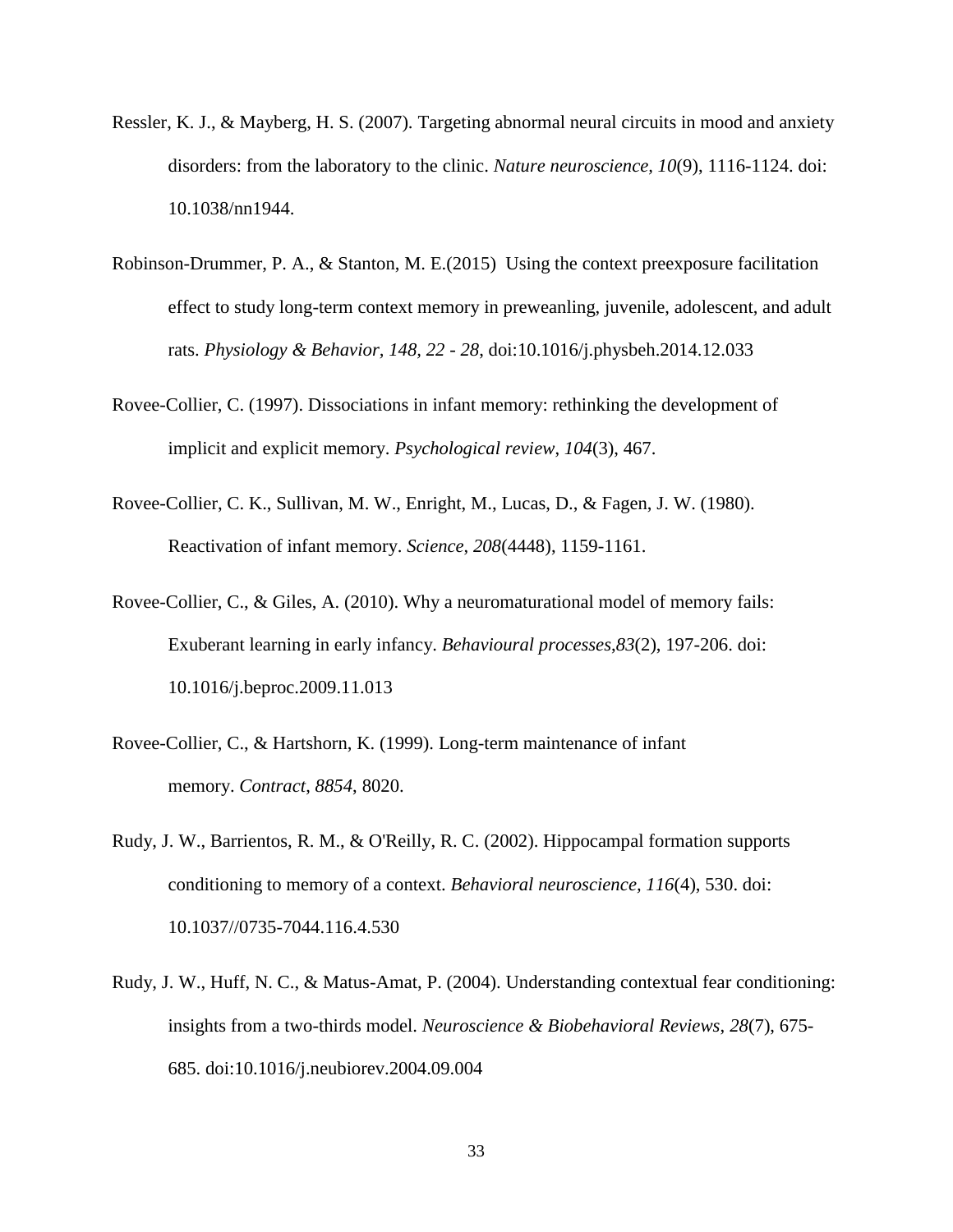- Sahay, A., Scobie, K. N., Hill, A. S., O'Carroll, C. M., Kheirbek, M. A., Burghardt, N. S., ... & Hen, R. (2011). Increasing adult hippocampal neurogenesis is sufficient to improve pattern separation. *Nature, 472*(7344), 466-470. doi:10.1038/nature09817
- Santini, E., Huynh, T. N., & Klann, E. (2014). Mechanisms of translation control underlying long-lasting synaptic plasticity and the consolidation of long-term memory. *Prog Mol Biol Transl Sci*, *122*, 131-167. doi: 10. 1016. B978-0-12-420170-5. 00005-2.
- Schacter, D. L., & Moscovitch, M. (1984). Infants, amnesics, and dissociable memory systems. In *Infant memory* (pp. 173-216). Springer US.
- Seki, T., & Arai, Y. (1995). Age-related production of new granule cells in the adult dentate gyrus. *Neuroreport, 6*(18), 2479-2482.
- Shaw, K. N., Commins, S., & O'Mara, S. M. (2001). Lipopolysaccharide causes deficits in spatial learning in the watermaze but not in BDNF expression in the rat dentate gyrus. *Behavioural brain research, 124*(1), 47-54. doi:10.1016/S0166-4328(01)00232-7
- Shors, T. J. (2014). The adult brain makes new neurons, and effortful learning keeps them alive. *Current Directions in Psychological Science*,*23*(5), 311-318. doi: 10.1177/0963721414540167
- Singh, A. K., & Jiang, Y. (2003). Lipopolysaccharide (LPS) induced activation of the immune system in control rats and rats chronically exposed to a low level of the organothiophosphate insecticide, acephate. *Toxicology and industrial health*, *19*(2-6), 93- 108. doi: 10.1191/0748233703th181oa.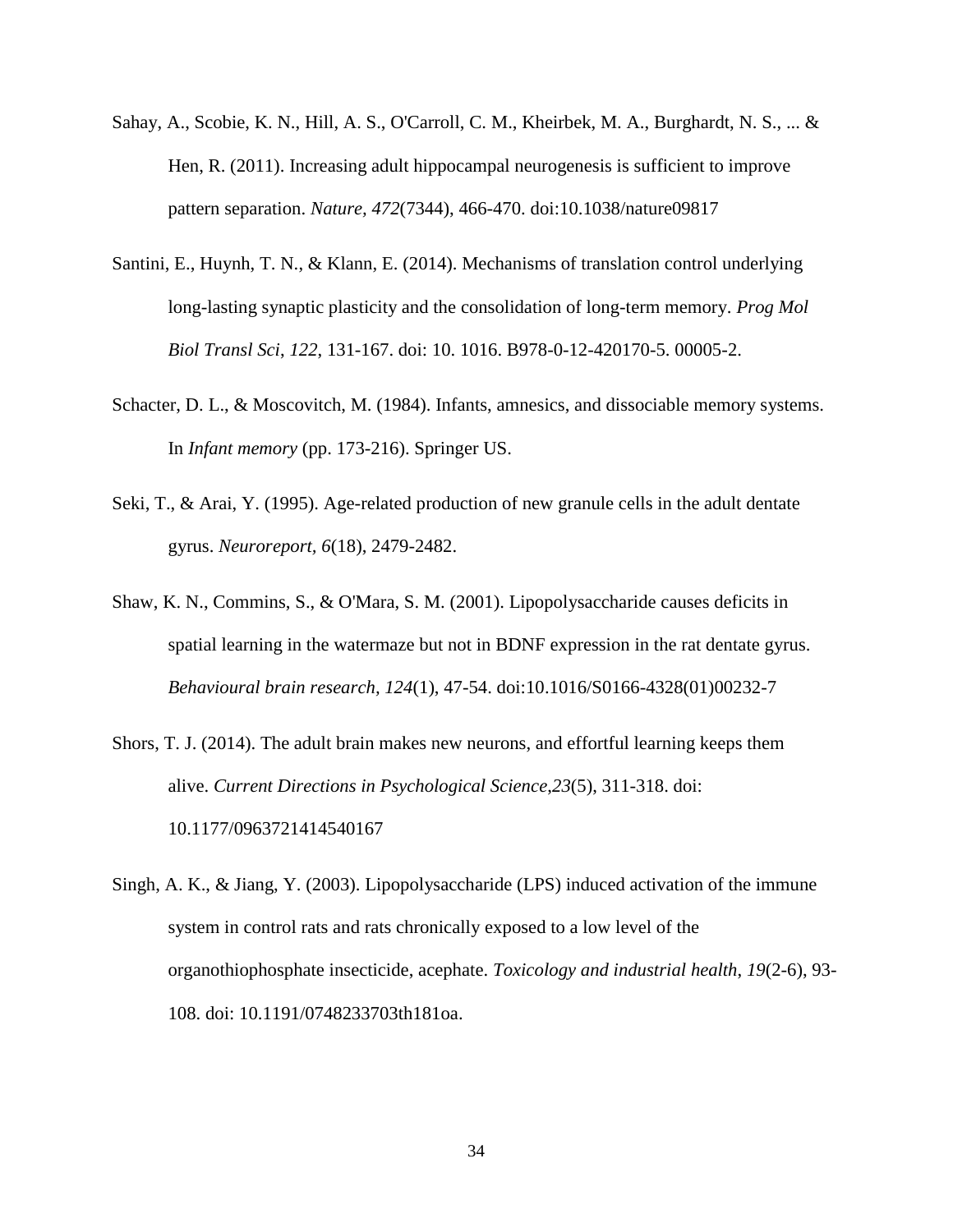- Sparkman, N. L., Martin, L. A., Calvert, W. S., & Boehm, G. W. (2005). Effects of intraperitoneal lipopolysaccharide on Morris maze performance in year-old and 2-monthold female C57BL/6J mice. *Behavioural brain research, 159*(1), 145-151. doi: 10.1016/**j**.bbr.2004.10.011
- Spear, N. E. (1979). Experimental analysis of infantile amnesia. *In J.K. Kilstrom & F.J. Evans (Eds) Functional Disorders of Memory* (pp. 75 – 103). New York : Lawrence Erlbaum Associates.
- Squire, L.R. & Zola-Morgan, S. (1988). Memory: brain systems and behavior. *Trends in Neurosciences, 11*(4), 179-175.
- Squire, L.R. (2004). Memory Systems of the brain: a brief history and current perspective. *Neurobiology of Learning and Memory, 82*(3), 171-177. doi: 10.1016/j.nlm.2004.06.005.
- Stone, S. S., Teixeira, C. M., DeVito, L. M., Zaslavsky, K., Josselyn, S. A., Lozano, A. M., & Frankland, P. W. (2011). Stimulation of entorhinal cortex promotes adult neurogenesis and facilitates spatial memory. *The Journal of Neuroscience, 31*(38), 13469-13484. doi: 10.1523/JNEUROSCI.3100-11.2011.
- Toni, N., Laplagne, D. A., Zhao, C., Lombardi, G., Ribak, C. E., Gage, F. H., & Schinder, A. F. (2008). Neurons born in the adult dentate gyrus form functional synapses with target cells. *Nature neuroscience, 11*(8), 901-907. doi: 10.1038/nn.2156
- Usher, J. A., & Neisser, U. (1993). Childhood amnesia and the beginnings of memory for four early life events. *Journal of Experimental Psychology: General*, 122(2), 155-165. doi: 10.1037/0096-3445.122.2.155